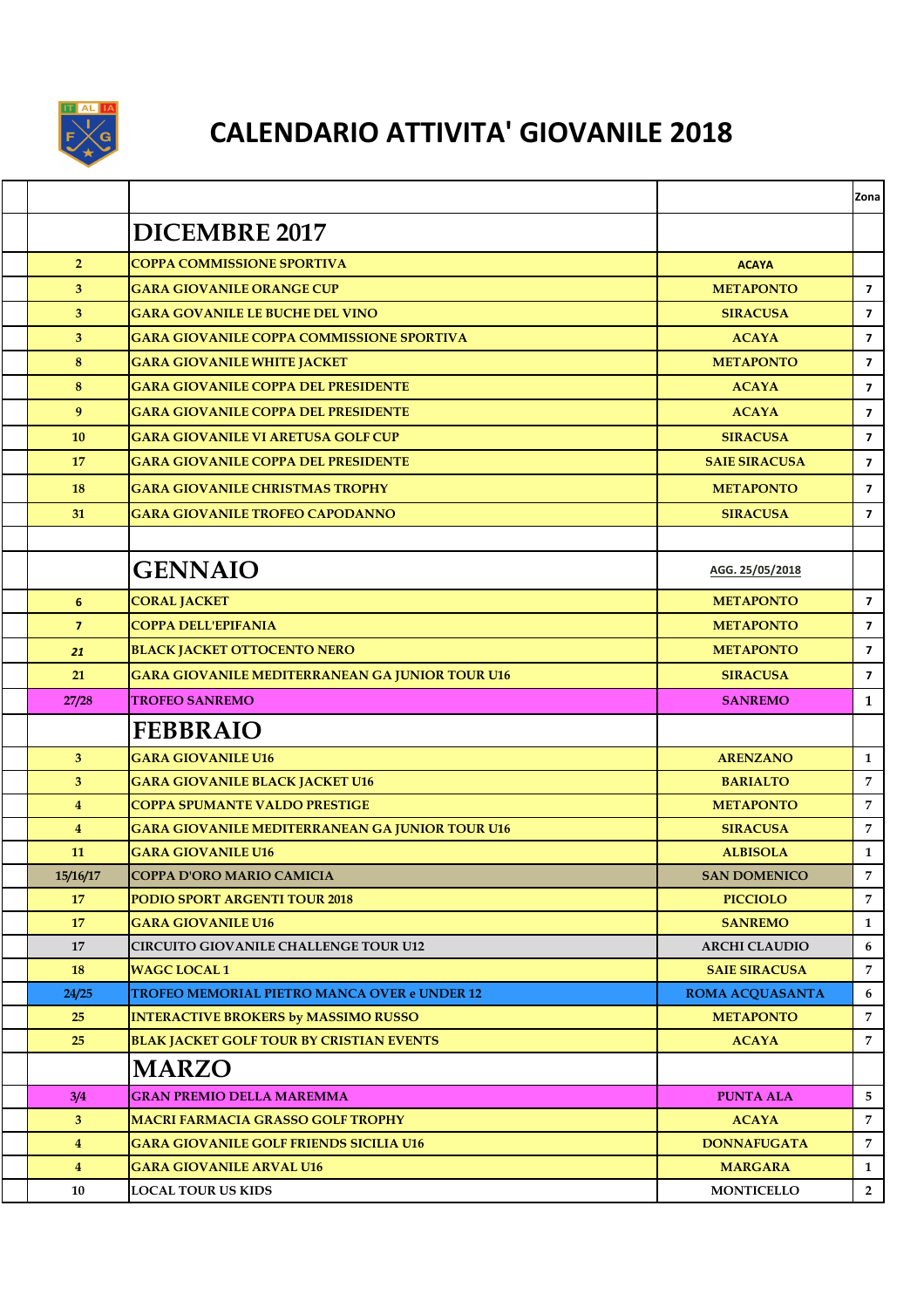| 10           | <b>VOLVO WORLD GOLF CHAMPIONSHIP</b>                       | <b>VILLA AIROLDI</b>     | $\overline{7}$          |
|--------------|------------------------------------------------------------|--------------------------|-------------------------|
| 10           | LOCAL TOUR US KIDS                                         | <b>MIGLIANICO</b>        | 6                       |
| 11           | <b>CHOCOLATE CUP</b>                                       | <b>METAPONTO</b>         | $\overline{7}$          |
| 11           | <b>GOLF FRIENDS SICILIA CIRCUITO FLOTT</b>                 | <b>DONNAFUGATA</b>       | $\overline{7}$          |
| 11           | <b>GARA GIOVANILE U16</b>                                  | <b>FEUDO D'ASTI</b>      | $\mathbf{1}$            |
| 11           | <b>GARA GIOVANILE MEDITERRAEAN GA JUNIOR TOUR U16</b>      | <b>SIRACUSA</b>          | $\overline{7}$          |
| 11           | <b>LOCAL TOUR US KIDS</b>                                  | <b>FIRENZE UGOLINO</b>   | 5                       |
| 14/15/16/17  | <b>INTERNAZIONALE D'ITALIA MASCHILE</b>                    | <b>ACAYA</b>             | 7                       |
| 14/15/16/17  | <b>INTERNAZIONALE D'ITALIA FEMMINILE</b>                   | <b>DONNAFUGATA</b>       | 7                       |
| 16           | <b>MGA TOUR 2018 GOLF COMPETITTION</b>                     | <b>METAPONTO</b>         | $\overline{7}$          |
| 17           | <b>MGA TOUR 2018 GOLF COMPETITTION</b>                     | <b>METAPONTO</b>         | $\overline{7}$          |
| 17           | <b>GARA GIOVANILE</b>                                      | <b>SAIE SIRACUSA</b>     | $\overline{7}$          |
| 17           | <b>GARA GIOVANILE</b>                                      | <b>SAIE SIRACUSA</b>     | $\overline{7}$          |
| 17           | <b>GARA GIOVANILE ARVAL U16</b>                            | <b>CAVAGLIA'</b>         | $\mathbf{1}$            |
| 17           | <b>LOCAL TOUR US KIDS</b>                                  | <b>PARCO MEDICI</b>      | 6                       |
| 17           | <b>LOCAL TOUR US KIDS</b>                                  | <b>VERONA</b>            | $\mathbf{3}$            |
| 18           | <b>SARDINIA CUP</b>                                        | <b>IS MOLAS</b>          | $\overline{7}$          |
| 18           | <b>GARA GIOVANILE by DOLCE VITA RESTAURANT U16</b>         | <b>JESOLO</b>            | 3                       |
| 18           | <b>MGA TOUR 2018 GOLF COMPETITTION</b>                     | <b>METAPONTO</b>         | $\overline{7}$          |
| 18           | <b>GARA GIOVANILE U16</b>                                  | <b>MONTEVEGLIO</b>       | $\overline{4}$          |
| 18           | <b>GARA GIOVANILE TRUDI U16</b>                            | <b>UDINE</b>             | 3                       |
| 18           | <b>CIRCUITO GIOVANILE PINOCCHIO SUL GREEN U16</b>          | <b>MONTELUPO</b>         | 5                       |
| 18           | <b>LOCAL TOUR US KIDS</b>                                  | <b>MATILDE CANOSSA</b>   | 5                       |
| 18           | <b>GARA GIOVANILE U12</b>                                  | <b>TORRAZZO</b>          | $\overline{2}$          |
| 23/24/25     | <b>DUCATO D'ORO</b>                                        | <b>DUCATO - LA ROCCA</b> | $\overline{4}$          |
| 23/24/25     | <b>GARA CITTA' DI CASTELFRANCO</b>                         | <b>CA' AMATA</b>         | 3                       |
| 24/25        | <b>FIRENZE GOLF CHALLENGE</b>                              | <b>FIRENZE UGOLINO</b>   | 5                       |
| 24/25        | <b>COPPA DHEMEL</b>                                        | <b>ST. ANNA</b>          | 1                       |
| 24           | <b>LOCAL TOUR US KIDS</b>                                  | <b>VILLA CONDULMER</b>   | 3                       |
| 24           | <b>TROFEO ROTARY</b>                                       | <b>VILLA AIROLDI</b>     | 7                       |
| 24/25        | <b>INTERREGIONALE LAZIO-UMBRIA A SQUADRE</b>               | <b>TERRE CONSOLI</b>     | 6                       |
| 25           | <b>TROFEO DI PRIMAVERA</b>                                 | <b>ACAYA</b>             | 7                       |
| 25           | <b>1 ST ALL SERIES WINTER CUP</b>                          | <b>IS ARENAS</b>         | $\overline{7}$          |
| 25           | GARA GIOVANILE XVIII TROFEO CITTA' DI FERRARA U16          | <b>CUS FERRARA</b>       | $\overline{\mathbf{4}}$ |
| 25           | <b>LOCAL TOUR US KIDS</b>                                  | <b>TORINO</b>            | $\mathbf{1}$            |
| 25           | <b>CIRCUITO GIOVANILE NEW TOUR PLUS+ U16/U12</b>           | <b>MARE ROMA</b>         | 6                       |
| 25           | <b>CIRCUITO GIOVANILE TEODORO SOLDATI U16</b>              | <b>CAMPODOGLIO</b>       | $\overline{2}$          |
| 29           | <b>GARA GIOVANILE MARCO PARENTI U16</b>                    | <b>FONTI</b>             | $\overline{4}$          |
| 29           | <b>GARA GIOVANILE U16</b>                                  | <b>FRASSANELLE</b>       | $\mathbf{3}$            |
| 29/30        | XXVI ZOATE CUP TROFEO RAFFAELE CACCIAPUOTI OVER e UNDER 12 | <b>ZOATE</b>             | $\overline{2}$          |
| 30           | <b>GARA GIOVANILE U16</b>                                  | <b>BOLOGNA</b>           | $\overline{4}$          |
| 30           | <b>CIRCUITO GIOVANILE SARANNO FAMOSI U12</b>               | <b>CITTA' D'ASTI</b>     | $\mathbf{1}$            |
| 31           | <b>TROFEO PODIO SPORT ARGENTI TOUR</b>                     | <b>TANKA VILLASIMIUS</b> | $\overline{7}$          |
| 31           | PODIO SPORT ARGENTI TOUR 2018                              | <b>METAPONTO</b>         | $\overline{7}$          |
| 31           | <b>LOCAL TOUR US KIDS</b>                                  | <b>GREEN CLUB</b>        | $\overline{2}$          |
| 31           | <b>GARA GIOVANILE RACE TO IS MOLAS U16</b>                 | <b>BARIALTO</b>          | $\overline{7}$          |
|              | <b>APRILE</b>                                              |                          |                         |
| $31.3/1 - 2$ | LXIV COPPA D'ORO CITTA' DI ROMA                            | <b>ROMA ACQUASANTA</b>   | 6                       |
|              |                                                            |                          |                         |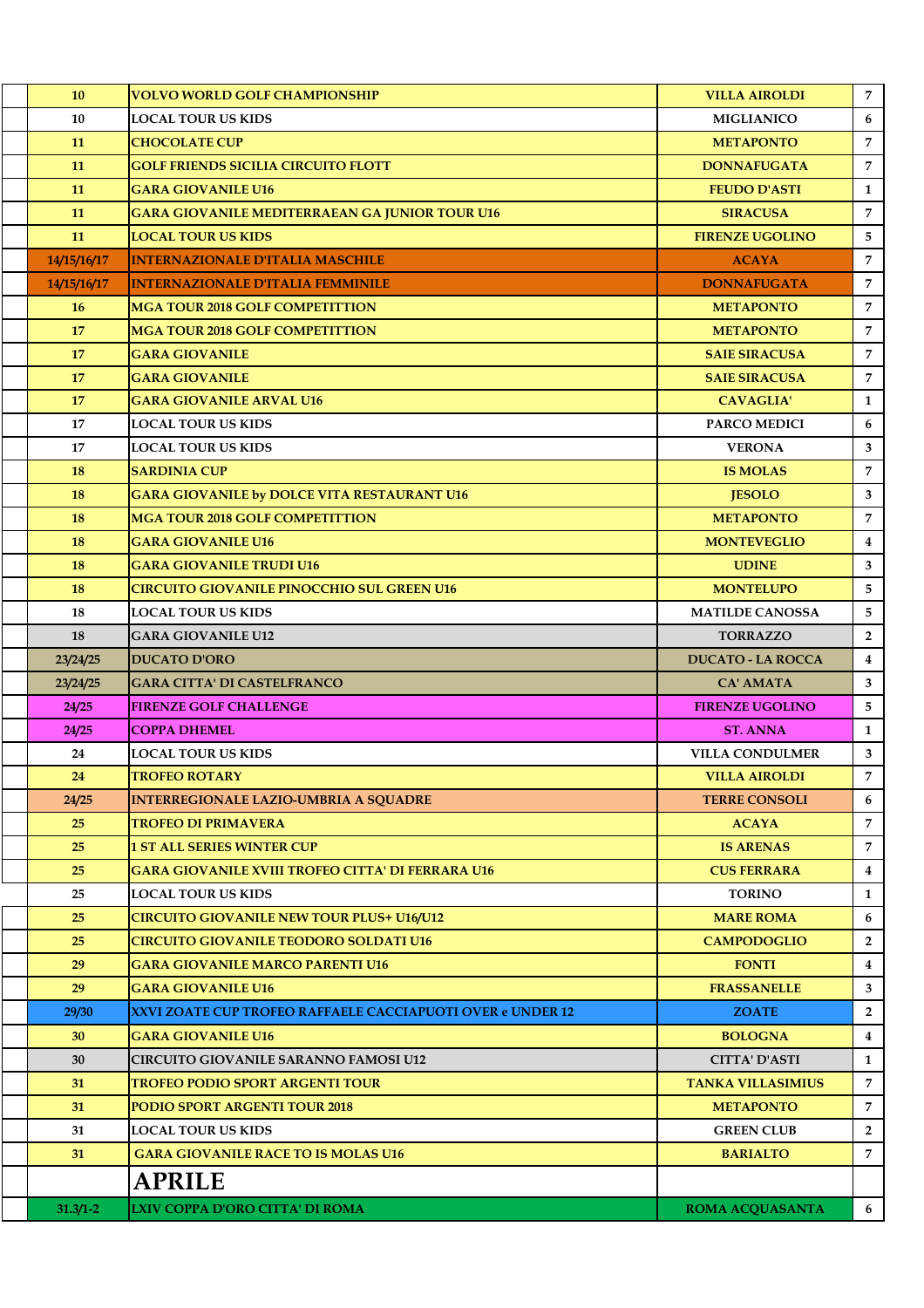| 31.3/1         | <b>MEMORIAL ENNIO TONINI</b>                                  | <b>CERVIA</b>             | $\overline{4}$ |
|----------------|---------------------------------------------------------------|---------------------------|----------------|
| $\mathbf{1}$   | <b>GARA GIOVANILE U16</b>                                     | <b>CITTA' D'ASTI</b>      | 1              |
| 1/2            | <b>XXXVIII TROFEO GIANLUCA OVER e UNDER 12</b>                | <b>TORINO</b>             | $\mathbf{1}$   |
| 2 <sup>1</sup> | <b>GUIDA GOLF 2018</b>                                        | <b>IS MOLAS</b>           | $\overline{7}$ |
| 3              | <b>CIRCUITO GIOVANILE SARANNO FAMOSI U12</b>                  | <b>BIELLA BETULLE</b>     | $\mathbf{1}$   |
| 3              | <b>GARA GIOVANILE ALBENZA YOUNG CUP U16</b>                   | <b>BERGAMO ALBENZA</b>    | $\overline{2}$ |
| 5/6/7          | <b>GRAN PREMIO VECCHIO MONASTERO</b>                          | <b>VARESE</b>             | $\overline{2}$ |
| 7              | <b>LOCAL TOUR US KIDS</b>                                     | <b>DUCATO - LA ROCCA</b>  | $\overline{4}$ |
| $\overline{7}$ | <b>LOCAL TOUR US KIDS</b>                                     | <b>CA' NAVE</b>           | 3              |
| 7/8            | <b>OASI CLASSIC</b>                                           | <b>OASI</b>               | 6              |
| 8              | <b>BRETAGNA TOUR GOLF &amp; MORE CAMPIONATO AGIS 2018</b>     | <b>METAPONTO</b>          | $\overline{7}$ |
| 8              | <b>GOLF FRIENDS SICILIA CIRCUITO FLOTT</b>                    | <b>SAIE SIRACUSA</b>      | 7              |
| 8              | <b>GARA GIOVANILE by TECNOSICUREZZA U16</b>                   | <b>VERONA</b>             | $\mathbf{3}$   |
| 8              | <b>LOCAL TOUR US KIDS</b>                                     | <b>ARZAGA</b>             | $\overline{2}$ |
| 8              | <b>CIRCUITO GIOVANILE CHALLENGE TOUR U12</b>                  | <b>TERRE CONSOLI</b>      | 6              |
| 8              | <b>CIRCUITO GIOVANILE PINOCCHIO SUL GREEN U16</b>             | <b>MONTECATINI</b>        | 5              |
| 8              | <b>GARA GIOVANILE</b>                                         | <b>IS ARENAS</b>          | $\overline{7}$ |
| 13/14/15       | <b>LXVI LEONE DI SAN MARCO</b>                                | <b>VENEZIA</b>            | 3              |
| 14             | <b>GARA GIOVANILE U16</b>                                     | <b>SALUZZO</b>            | 1              |
| 14             | <b>GARA GIOVANILE RACE TO IS MOLAS U16</b>                    | <b>BARIALTO</b>           | 7              |
| 14             | <b>LOCAL TOUR US KIDS</b>                                     | <b>BRIANZA</b>            | $\overline{2}$ |
| 14             | <b>LOCAL TOUR US KIDS</b>                                     | <b>PARCO ROMA</b>         | 6              |
| 14             | <b>LOCAL TOUR US KIDS</b>                                     | <b>MONTECATINI</b>        | 5              |
| 14/15          | <b>TROFEO TURCHESE</b>                                        | <b>PARCO MEDICI</b>       | 6              |
| 14/15          | IX MEMORIAL PROF. LUCA LAZZERONI                              | <b>ARGENTARIO</b>         | 5.             |
| 14/15          | <b>INTERREGIONALE EMILIA ROMAGNA - MARCHE A SQUADRE</b>       | <b>DUCATO - LA ROCCA</b>  | $\overline{4}$ |
| 15             | <b>LOCAL TOUR US KIDS</b>                                     | <b>ASOLO</b>              | 3              |
| 15             | <b>GARA GIOVANILE U16</b>                                     | <b>MONTEVEGLIO</b>        | $\overline{4}$ |
| 15             | <b>GARA GIOVANILE MEDITERRANEAN GA JUNIOR TOUR U16</b>        | <b>SIRACUSA</b>           | 7              |
| 15             | <b>GARA GIOVANILE ING. GREEN ESCO SRL U16</b>                 | <b>COLLI BERGAMO</b>      | $\overline{2}$ |
| 15             | <b>GARA GIOVANILE</b>                                         | <b>CAGLIARI</b>           | $\overline{7}$ |
| 21             | <b>LOCAL TOUR US KIDS</b>                                     | <b>OASI</b>               | 6              |
| 21             | <b>LOCAL TOUR US KIDS</b>                                     | <b>TOSCANA</b>            | 5              |
| 21/22          | VII TROFEO LEONARDO DA VINCI by PELLEMODA                     | <b>BELLOSGUARDO</b>       | 5              |
| 21/22          | <b>TROFEO VALTELLINA</b>                                      | <b>VALTELLINA</b>         | $\overline{2}$ |
| 21/22/23/24/25 | <b>NAZIONALE RAGAZZI TROFEO ANDREA BROTTO (match play)</b>    | <b>ASOLO</b>              | $\mathbf{3}$   |
| 21/22/23/24/25 | <b>NAZIONALE RAGAZZE TROFEO ROBERTA BERTOTTO (match play)</b> | <b>ASOLO</b>              | 3              |
| 22             | <b>LOCAL TOUR US KIDS</b>                                     | <b>GARDAGOLF</b>          | $\overline{2}$ |
| 22             | <b>CALLAWAY IS MOLAS TOUR</b>                                 | <b>IS MOLAS</b>           | $\overline{7}$ |
| 22             | <b>CIRCUITO GIOVANILE CHALLENGE TOUR U12</b>                  | <b>MARE ROMA</b>          | 6              |
| 22             | <b>MEDITERRANEAN GA JUNIOR TOUR</b>                           | <b>MONASTERI</b>          | $\overline{7}$ |
| 25             | <b>CIRCUITO GIOVANILE SARANNO FAMOSI U12</b>                  | <b>DES ILES BORROMEES</b> | 1              |
| 25             | <b>EMING GOLF CUP</b>                                         | <b>ACAYA</b>              | $\overline{7}$ |
| 25             | <b>GARA GIOVANILE U16</b>                                     | <b>CROARA</b>             | $\overline{4}$ |
| 25             | <b>GARA GIOVANILE RACE TO IS MOLAS U16</b>                    | <b>BARIALTO</b>           | $\overline{7}$ |
| 25             | <b>APART REVOLUTION TOUR</b>                                  | <b>SIRACUSA</b>           | $\overline{7}$ |
| 25             | <b>CIRCUITO GIOVANILE PINOCCHIO SUL GREEN U16</b>             | <b>CASENTINO</b>          | 5              |
| 26/27/28       | <b>MATTONE D'ORO</b>                                          | <b>BERGAMO ALBENZA</b>    | $\overline{2}$ |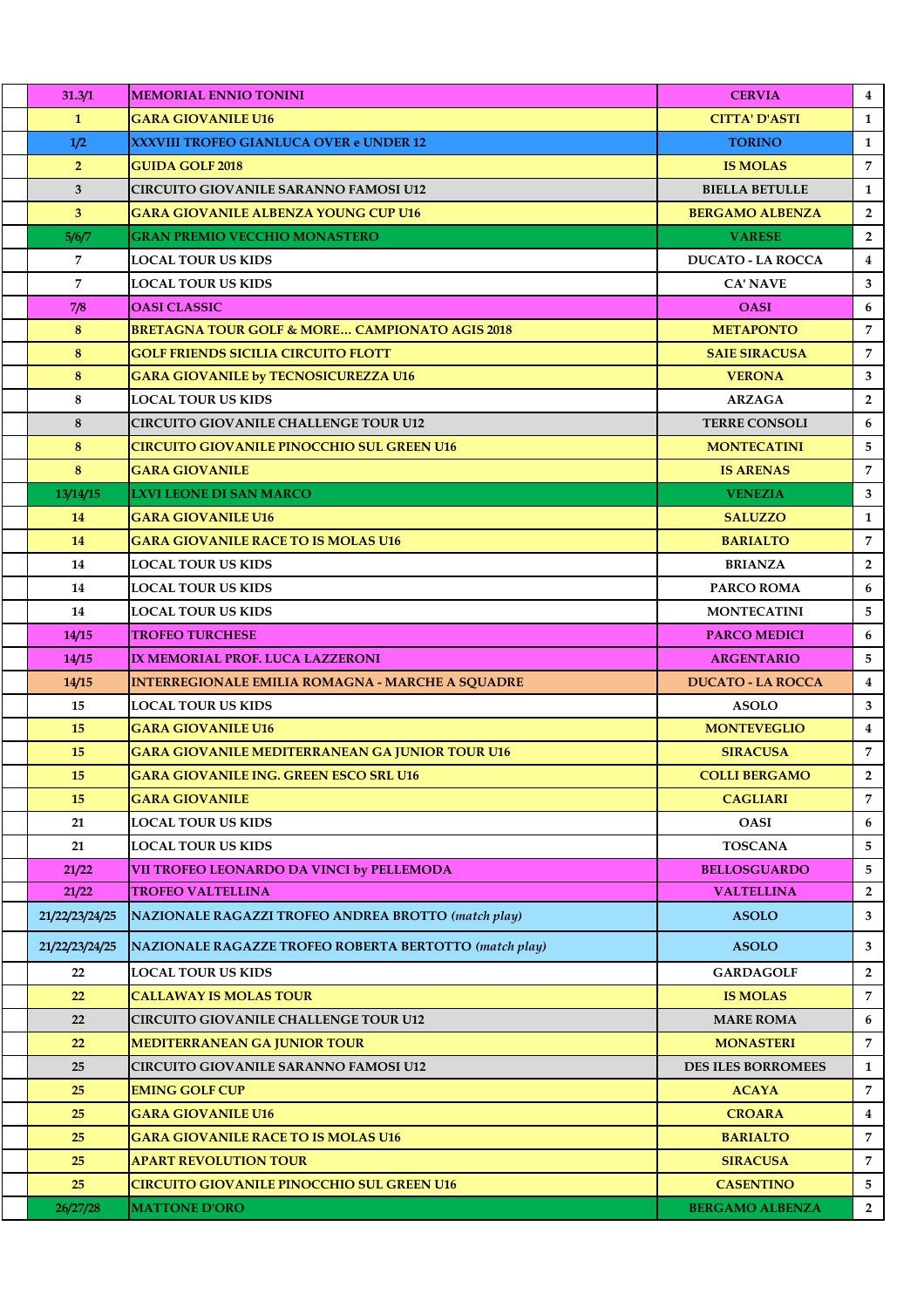| 28/29        | <b>XXI TROFEO MEMORIAL CARLO DELLA VIDA OVER e UNDER 12</b>  | <b>OLGIATA</b>             | 6              |
|--------------|--------------------------------------------------------------|----------------------------|----------------|
| 28/29        | TROFEO RIVIERA DEL CONERO                                    | <b>CONERO</b>              | $\bf{4}$       |
| 28/29        | <b>REGIONALE TOSCANA A SQUADRE</b>                           | <b>POGGIO MEDICI</b>       | 5              |
| 28           | <b>LOCAL TOUR US KIDS</b>                                    | <b>TERRE CONSOLI</b>       | 6              |
| 29           | <b>THE CLUB CHALLENGE IV</b>                                 | <b>IS MOLAS</b>            | 7              |
| 30           | <b>BEGINNER US KIDS</b>                                      | <b>SIRACUSA</b>            | 7              |
| 30           | <b>CIRCUITO GIOVANILE TEODORO SOLDATI U16</b>                | <b>VARESE</b>              | $\overline{2}$ |
|              | <b>MAGGIO</b>                                                |                            |                |
| 1/2/3/4/5    | NAZIONALE MASCHILE TROFEO GIUSEPPE SILVA (match play)        | <b>TORINO</b>              | $\mathbf{1}$   |
| 1/2/3/4/5    | <b>NAZIONALE RAGAZZE TROFEO GIUSEPPE SILVA (match play)</b>  | <b>TORINO</b>              | $\mathbf{1}$   |
| $\mathbf{1}$ | <b>GOLF FOR TOURISM TROPHY</b>                               | <b>METAPONTO</b>           | $\overline{7}$ |
| $\mathbf{1}$ | <b>GARA GIOVANILE GOLF SAN GIOVANNI DEI BOSCHI U16</b>       | <b>SAN GIOVANNI BOSCHI</b> | $\mathbf{1}$   |
| $\mathbf{1}$ | <b>GARA GIOVANILE MEDITERRANEAN GA JUNIOR TOUR U16</b>       | <b>SIRACUSA</b>            | 7              |
| $\mathbf{1}$ | <b>CIRCUITO GIOVANILE TEODORO SOLDATI U16</b>                | <b>GREEN CLUB</b>          | $\overline{2}$ |
| 5            | <b>TROFEO CARLO V</b>                                        | <b>SAIE SIRACUSA</b>       | 7              |
| $\sqrt{5}$   | <b>GARA GIOVANILE RACE TO IS MOLAS U16</b>                   | <b>BARIALTO</b>            | 7              |
| 5            | <b>LOCAL TOUR US KIDS</b>                                    | <b>DES ILES BORROMEES</b>  | $\mathbf{1}$   |
| 5/6          | <b>CITTA' DI SAN GIOVANNI IN MARIGNANO</b>                   | <b>RIVIERA</b>             | $\bf{4}$       |
| 6            | <b>GARA GIOVANILE</b>                                        | <b>CAGLIARI</b>            | 7              |
| 6            | <b>III<sup>°</sup> TROFEO HOTEL MESSAPIA</b>                 | <b>ACAYA</b>               | $\overline{7}$ |
| 6            | <b>GARA GIOVANILE U16</b>                                    | <b>MONTEVEGLIO</b>         | $\bf{4}$       |
| 6            | <b>LOCAL TOUR US KIDS</b>                                    | <b>FONTI</b>               | $\bf{4}$       |
| 6            | <b>CIRCUITO GIOVANILE NEW TOUR PLUS+ U16/U12</b>             | <b>PARCO MEDICI</b>        | 6              |
| 6            | <b>LOCAL TOUR US KIDS</b>                                    | <b>OASI</b>                | 6              |
| 6            | <b>LOCAL TOUR US KIDS</b>                                    | <b>VIGNE</b>               | 3              |
| 10/11/12     | <b>NAZIONALE RAGAZZI TROFEO SILVIO MARAZZA (stroke play)</b> | <b>AMBROSIANO</b>          | $\overline{2}$ |
| 10/11/12     | NAZIONALE RAGAZZE TROFEO SILVIO MARAZZA (stroke play)        | <b>MARGARA</b>             | $\mathbf{1}$   |
| 12           | <b>CALLAGHAN GOLF CHALLENGE2018</b>                          | <b>PICCIOLO</b>            | 7              |
| 12           | <b>GARA GIOVANILE U16</b>                                    | <b>BOVES</b>               | $\mathbf{1}$   |
| 12           | <b>LOCAL TOUR US KIDS</b>                                    | <b>COLLI BERICI</b>        | 3              |
| 13           | <b>TROFEO DUE MARI WINE FEST &amp; GOLF</b>                  | <b>METAPONTO</b>           | 7              |
| 13           | <b>CIRCUITO GIOVANILE SARANNO FAMOSI U12</b>                 | <b>PRIMULE</b>             | 1              |
| 13           | LOCAL TOUR US KIDS                                           | <b>GREEN CLUB</b>          | $\overline{2}$ |
| 13           | <b>CIRCUITO GIOVANILE PINOCCHIO SUL GREEN U16</b>            | <b>BELLOSGUARDO</b>        | 5              |
| 13           | <b>LOCAL TOUR US KIDS</b>                                    | <b>MODENA</b>              | 4              |
| 13           | <b>THE CLUB CHALLENGE V</b>                                  | <b>IS MOLAS</b>            | 7              |
| 13           | <b>CIRCUITO GIOVANILE CHALLENGE TOUR U12</b>                 | <b>TERRE CONSOLI</b>       | 6              |
| 18/19/20     | COPPA D'ORO CITTA' DI CASTELGANDOLFO                         | <b>CASTELGANDOLFO</b>      | 6              |
| 19           | <b>US KIDS GOLF</b>                                          | <b>METAPONTO</b>           | 7              |
| 19           | <b>CIRCUITO GIOVANILE TRENTINO AMATEUR MASTER U16</b>        | <b>FOLGARIA</b>            | 3              |
| 19           | LOCAL TOUR US KIDS SPING FINAL                               | <b>CROARA</b>              | $\overline{4}$ |
| 19/20        | <b>MEMORIAL LILLO ANGELINI</b>                               | <b>LAGHI</b>               | $\overline{2}$ |
| 19/20        | XXI TROFEO PORTA DI DIANA OVER e UNDER 12                    | <b>PADOVA</b>              | 3              |
| 19/20        | <b>TROFEO MARRA</b>                                          | <b>SIRACUSA</b>            | 7              |
| 19/20        | <b>XII TROFEO SEGAFREDO ZANETTI</b>                          | <b>CUS FERRARA</b>         | $\overline{4}$ |
| 20           | <b>IN CROCERA CON IL SORRISO</b>                             | <b>METAPONTO</b>           | 7              |
| 20           | <b>LOCAL TOUR US KIDS</b>                                    | <b>ROBINIE</b>             | $\mathbf{2}$   |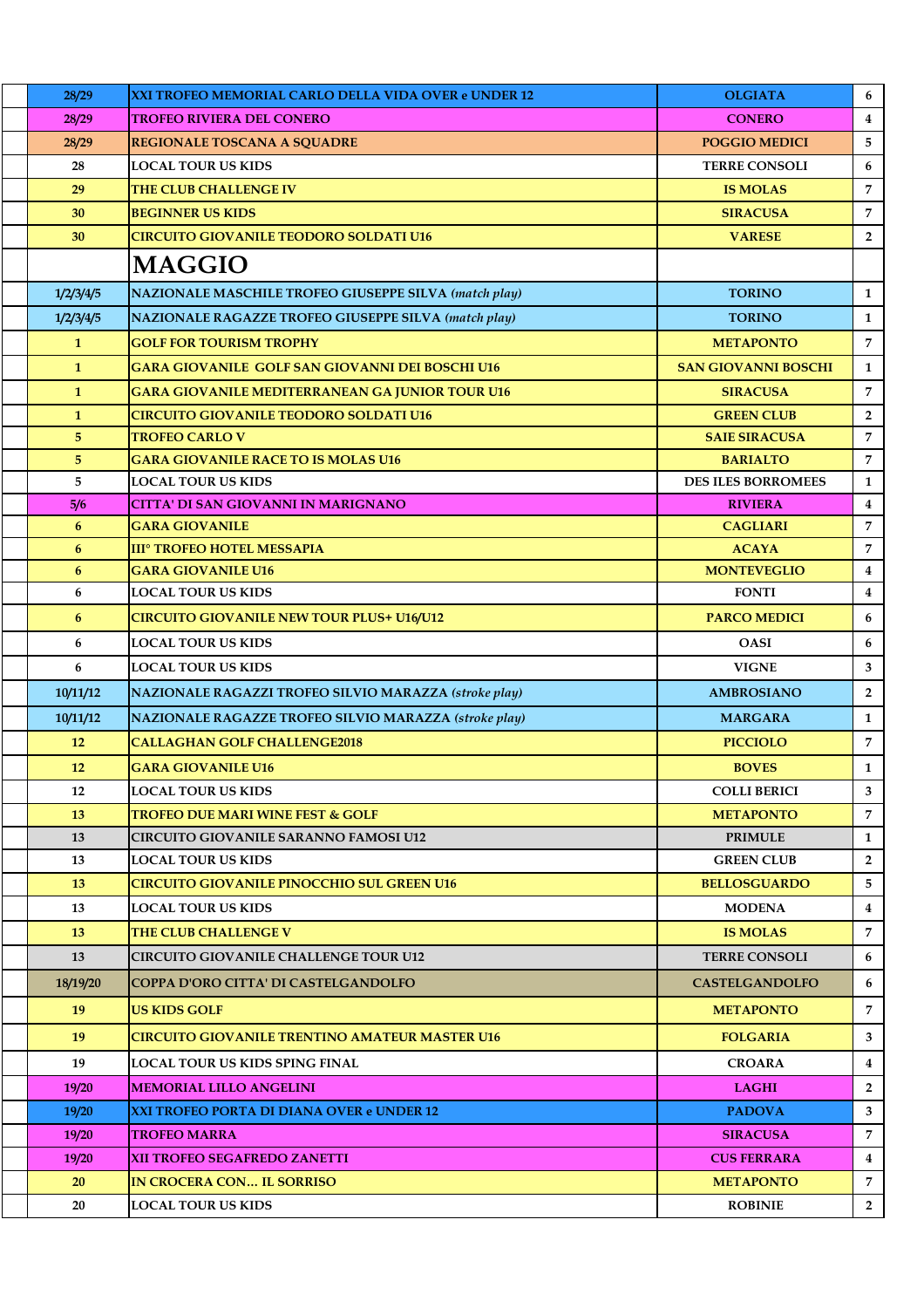| 20                 | <b>CIRCUITO GIOVANILE TEODORO SOLDATI U16</b>                                  | <b>LANZO</b>                                     | $2^{\circ}$       |
|--------------------|--------------------------------------------------------------------------------|--------------------------------------------------|-------------------|
| 24/25/26           | LXVII GRAN PREMIO CITTA' DI MILANO TROFEO GIANNI ALBERTINI                     | <b>MILANO</b>                                    | $\overline{2}$    |
| 26                 | <b>GARA GIOVANILE U16</b>                                                      | <b>CENTO</b>                                     | $\overline{4}$    |
| 26                 | <b>CIRCUITO GIOVANILE TEODORO SOLDATI U16</b>                                  | <b>SAN VITO</b>                                  | $\overline{2}$    |
| 26                 | <b>GARA GIOVANILE GIRASOLI JUNIOR TROPHY U16</b>                               | <b>GIRASOLI</b>                                  | $\mathbf{1}$      |
| 26                 | <b>SUPER CHALLENGE</b>                                                         | <b>IS ARENAS</b>                                 | $\overline{7}$    |
| 26                 | <b>CIRCUITO GIOVANILE NEW TOUR PLUS+ U16/U12</b>                               | <b>FIORANELLO</b>                                | 6                 |
| 26/27              | <b>XXXIII TROFEO LEONCINO D'ORO OVER e UNDER 12</b>                            | <b>VENEZIA</b>                                   | 3                 |
| 27                 | FRANCO BOSI ARGENTI GOLF CUP 2018 CAMPIONATO AGIS 2018                         | <b>METAPONTO</b>                                 | $\overline{7}$    |
| 27                 | <b>GARA GIOVANILE</b>                                                          | <b>ACAYA</b>                                     | $\overline{7}$    |
| 27                 | <b>GARA GIOVANILE TROFEO E-LUNCH U16</b>                                       | <b>TESINO</b>                                    | 3                 |
| 27                 | <b>GOLF FRIENDS SICILIA CIRCUITO FLOTT</b>                                     | <b>SIRACUSA</b>                                  | $\overline{7}$    |
| 27                 | LOCAL TOUR US KIDS                                                             | <b>MONTECCHIA</b>                                | 3                 |
|                    | <b>GIUGNO</b>                                                                  |                                                  |                   |
| 1/2/3              | <b>FIORANELLO D'ORO</b>                                                        | <b>FIORANELLO</b>                                | 6                 |
| $\mathbf{1}$       | <b>GARA GIOVANILE</b>                                                          | <b>GARLENDA</b>                                  | $\mathbf{1}$      |
| 2 <sup>1</sup>     | <b>GARA GIOVANILE PETERSBERG CHALLENGE U16</b>                                 | <b>PETERSBERG</b>                                | 3                 |
| 2 <sup>1</sup>     | <b>GARA GIOVANILE ASIAGO PICCOLO CIMBRO U16</b>                                | <b>ASIAGO</b>                                    | $\mathbf{3}$      |
| $\overline{2}$     | <b>CIRCUITO GIOVANILE SARANNO FAMOSI U12</b>                                   | <b>SAN GIOVANNI BOSCHI</b>                       | $\mathbf{1}$      |
| 2 <sup>1</sup>     | <b>CIRCUITO GIOVANILE PINOCCHIO SUL GREEN U16</b>                              | <b>VALDICHIANA</b>                               | 5                 |
| 3                  | <b>MEDITERRANEAN GA JUNIOR TOUR</b>                                            | <b>SIRACUSA</b>                                  | $\overline{7}$    |
| 3 <sup>5</sup>     | <b>GREEN PASS GOLF TROPHY 1^ PROVA</b>                                         | <b>ACAYA</b>                                     | $\overline{7}$    |
| 2/3                | <b>GARA DEL BOVES GOLF CLUB</b>                                                | <b>BOVES</b>                                     | $\mathbf{1}$      |
| 6/7/8/9            | <b>NAZIONALE MASCHILE TROFEO FRANCO BEVIONE (stroke play)</b>                  | <b>OLGIATA</b>                                   | 6                 |
| 6/7/8/9            | NAZIONALE FEMMINILE TROFEO ISA GOLDSCHMUD (stroke play)                        | ROMA ACQUASANTA                                  | 6                 |
| 9                  | <b>GARA GIOVANILE U16</b>                                                      | <b>PRIMULE</b>                                   | $\mathbf{1}$      |
| 9/10               | <b>COPPA D'ORO CITTA' DI PISA</b>                                              | <b>TIRRENIA</b>                                  | 5                 |
| 9/10               | <b>TEE D'ORO</b>                                                               | <b>VILLA PARADISO</b>                            | $\overline{2}$    |
| 10                 | <b>LE SELEZIONI DI PIERO PASTORE</b>                                           | <b>METAPONTO</b>                                 | $\overline{7}$    |
| 10                 | <b>GOLD CUP VI^ EDIZIONE</b>                                                   | <b>ACAYA</b>                                     | $\overline{7}$    |
| 10                 | SICILIA'S GOLF CUP                                                             | <b>PICCIOLO</b>                                  | $\overline{7}$    |
| 10                 | <b>GARA GIOVANILE U16</b>                                                      | <b>MONTEVEGLIO</b>                               | $\overline{4}$    |
| 10                 | <b>GARA GIOVANILE U16</b>                                                      | <b>CAMPODOGLIO</b>                               | $\overline{2}$    |
| 12                 | <b>CIRCUITO GIOVANILE TEODORO SOLDATI U16</b>                                  | <b>SALICE TERME</b>                              | $\mathbf{2}$      |
| 12                 | CIRCUITO GIOVANILE SARANNO FAMOSI U12                                          | <b>ROYAL PARK ROVERI</b>                         | $\mathbf{1}$      |
| 13                 | <b>GARA GIOVANILE U16</b>                                                      | <b>FAENZA</b>                                    | $\overline{4}$    |
| 13                 | <b>GARA GIOVANILE U16</b><br><b>CIRCUITO GIOVANILE PINOCCHIO SUL GREEN U16</b> | <b>DRUENTO</b>                                   | $\mathbf{1}$<br>5 |
| <b>13</b><br>13/14 | <b>CANCELLETTO D'ORO OVER e UNDER 12</b>                                       | <b>FIRENZE UGOLINO</b><br><b>VILLA CONDULMER</b> | 3                 |
| 14                 | <b>GARA GIOVANILE U16</b>                                                      | <b>CILIEGI</b>                                   | $\mathbf{1}$      |
| 14                 | <b>GARA GIOVANILE U16</b>                                                      | <b>ARENZANO</b>                                  | $\mathbf{1}$      |
| 14                 | <b>CIRCUITO GIOVANILE NEW TOUR PLUS+ U16/U12</b>                               | <b>ARCHI CLAUDIO</b>                             | 6                 |
| 15                 | <b>GARA GIOVANILE U16</b>                                                      | <b>DUCATO-LA ROCCA</b>                           | $\overline{4}$    |
| 14/15/16           | XLII GRAN PREMIO MONTICELLO                                                    | <b>MONTICELLO</b>                                | $\overline{2}$    |
| 15/16              | <b>ROVERE D'ORO TROFEO PIRAGINO OVER e UNDER 12</b>                            | <b>ROYAL PARK ROVERI</b>                         | $\mathbf{1}$      |
| <b>16</b>          | PODIO SPORT ARGENTI TOUR 2018                                                  | <b>SAIE SIRACUSA</b>                             | $\overline{7}$    |
| <b>16</b>          | <b>FALKENSTEINER GOLF CUP</b>                                                  | <b>TANKA VILLASIMIUS</b>                         | 7                 |
| <b>16</b>          | <b>GARA GIOVANILE U16</b>                                                      | <b>CANSIGLIO</b>                                 | $3^{\circ}$       |
| 17                 | <b>BRETAGNA TOUR GOLF &amp; MORE</b>                                           | <b>METAPONTO</b>                                 | $7^{\circ}$       |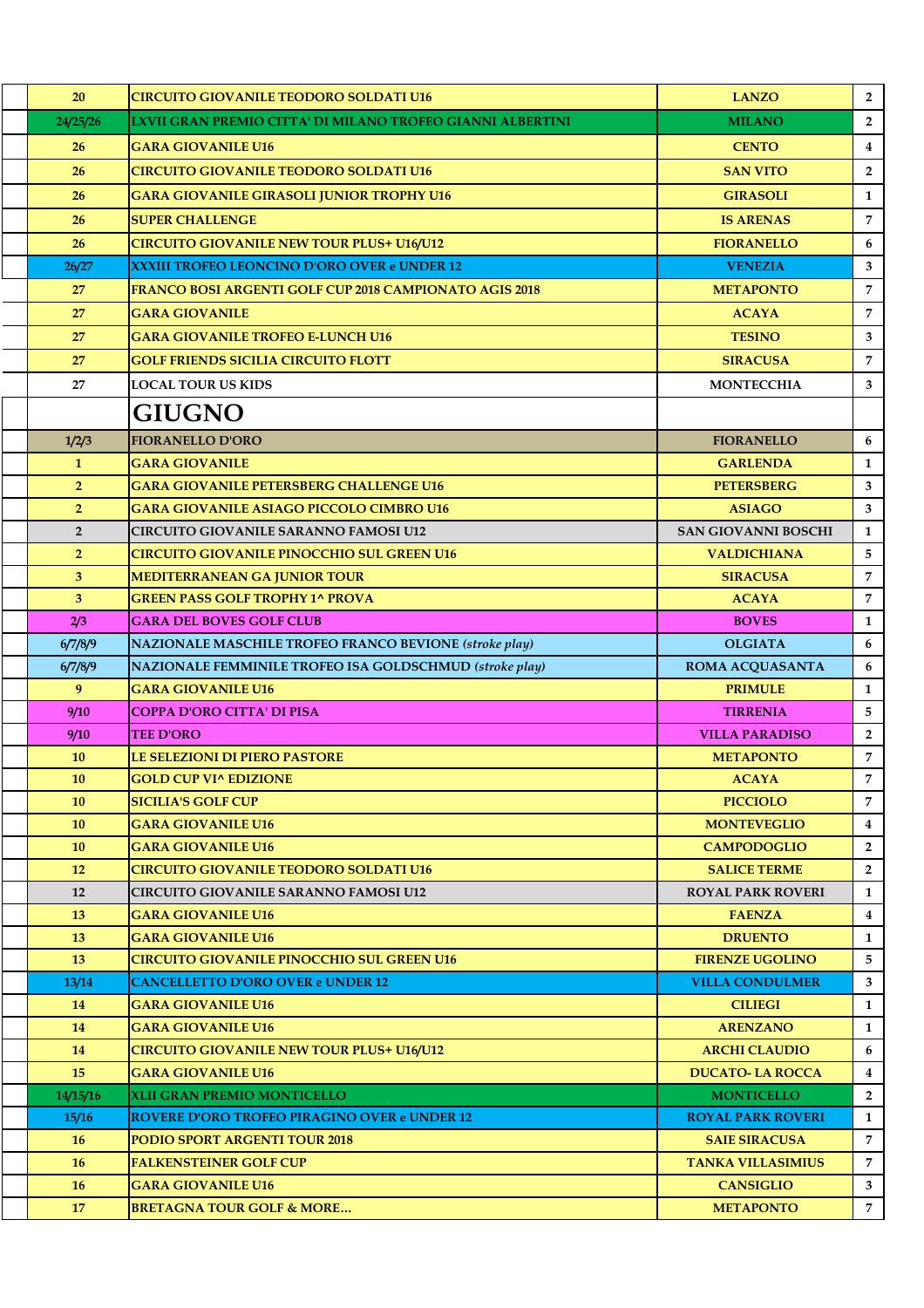| 17                      | <b>THE CLUB CHALLENGE VI</b>                                                 | <b>IS MOLAS</b>                          | $7^{\circ}$    |
|-------------------------|------------------------------------------------------------------------------|------------------------------------------|----------------|
| 17                      | <b>GOLF FRIENDS SICILIA CIRCUITO FLOTT</b>                                   | <b>PICCIOLO</b>                          | $\overline{7}$ |
| 17                      | <b>GARA GIOVANILE MEMORIAL ORSOLA BONA U16</b>                               | <b>COLOMBERA</b>                         | $\overline{2}$ |
| 17                      | <b>CIRCUITO GIOVANILE NEW TOUR PLUS+ U16/U12 GOLF ACADEMY CUP</b>            | <b>PARCO ROMA</b>                        | 6              |
| 18                      | <b>CIRCUITO GIOVANILE TEODORO SOLDATI U16</b>                                | <b>AMBROSIANO</b>                        | $\overline{2}$ |
| 19/20/21/22/23          | NAZIONALE CADETTI TROFEO GIOVANNI ALBERTO AGNELLI                            | <b>PAVONIERE</b>                         | 5              |
| 19/20/21/22/23          | <b>NAZIONALE CADETTE</b>                                                     | <b>PAVONIERE</b>                         | 5              |
| 20/21                   | <b>NAZIONALE MASCHILE BABY</b>                                               | <b>VARESE</b>                            | $\overline{2}$ |
| 20/21                   | <b>NAZIONALE FEMMINILE BABY</b>                                              | <b>VARESE</b>                            | $\overline{2}$ |
| 21                      | <b>CIRCUITO GIOVANILE TEODORO SOLDATI U16</b>                                | <b>VILLA D'ESTE</b>                      | $\overline{2}$ |
| 21                      | <b>GARA GIOVANILE U12</b>                                                    | <b>ARENZANO</b>                          | $\mathbf{1}$   |
| 22                      | CIRCUITO GIOVANILE TEODORO SOLDATI U16                                       | <b>LAGHI</b>                             | $\overline{2}$ |
| 23                      | <b>CLAUDIO MICELI GOLF CUP 2018</b>                                          | <b>PICCIOLO</b>                          | 7              |
| 23                      | GARA GIOVANILE MEMORIAL LIVIO COVI U16                                       | <b>DOLOMITI</b>                          | 3              |
| 23/24                   | <b>MEMORIAL PIERO NEGRONI</b>                                                | <b>BOGLIACO</b>                          | $\overline{2}$ |
| 23/24                   | <b>FEUDO D'ORO</b>                                                           | <b>FEUDO D'ASTI</b>                      | $\mathbf{1}$   |
| 24                      | <b>PINK JACKET</b>                                                           | <b>METAPONTO</b>                         | 7              |
| 24                      | <b>GARA GIOVANILE</b>                                                        | <b>CAGLIARI</b>                          | $\overline{7}$ |
| 24                      | VII° TROFEO ECOMET GOLF CUP                                                  | <b>ACAYA</b>                             | $\overline{7}$ |
| 24                      | <b>TROFEO CONAD</b>                                                          | <b>VILLA AIROLDI</b>                     | $\overline{7}$ |
| 24                      | CIRCUITO GIOVANILE PINOCCHIO SUL GREEN U16                                   | <b>ARGENTARIO</b>                        | 5              |
| 25                      | <b>CIRCUITO GIOVANILE TEODORO SOLDATI U16</b>                                | <b>MOLINETTO</b>                         | $\overline{2}$ |
| 26                      | CIRCUITO GIOVANILE PINOCCHIO SUL GREEN U16                                   | <b>MARCO SIMONE</b>                      | 6              |
| 27                      | CIRCUITO GIOVANILE TEODORO SOLDATI U16                                       | <b>PANORAMA</b>                          | $\overline{2}$ |
| 27/28                   | <b>MGA JUNIOR TROPHY OVER e UNDER 12</b>                                     | <b>MONTECCHIA</b>                        | $\mathbf{3}$   |
|                         |                                                                              |                                          |                |
| 27/28                   | <b>PGAI JUNIOR TROPHY OVER e UNDER 12</b>                                    | <b>MARGARA</b>                           | $\mathbf{1}$   |
| 28                      | <b>TROFEO CONI REGIONALE</b>                                                 | <b>SAN VALENTINO</b>                     | $\overline{4}$ |
| 29                      | CIRCUITO GIOVANILE TEODORO SOLDATI U16                                       | <b>MONTICELLO</b>                        | $\overline{2}$ |
| 28/29                   | REGIONALE LAZIO INDIVIDUALE "MEMORIAL UGO GRAPPASONNI"                       | <b>CASTELGANDOLFO</b>                    | 6              |
| $29/30 - 1/7$           | LIII GRAN PREMIO PADOVA                                                      | <b>PADOVA</b>                            | $\mathbf{3}$   |
| 30                      | <b>GARA GIOVANILE TROFEO CAFFE' VERRI U16</b>                                | <b>ARONA</b>                             | $\mathbf{1}$   |
| 30                      | CIRCUITO GIOVANILE TRENTINO AMATEUR MASTER U16                               | <b>TESINO</b>                            | $3^{\circ}$    |
| $30 - 1/7$              | <b>GARA DEL GOLF CLUB RIMINI VERUCCHIO</b>                                   | <b>RIMINI VERUCCHIO</b>                  | $\overline{4}$ |
| $30 - 1/7$              | <b>TROFEO ROCCO FORTE</b>                                                    | <b>VERDURA</b>                           | $\overline{7}$ |
| $30 - 1/7$              | <b>MEMORIAL GIORGIO BORDONI</b>                                              | <b>FRANCIACORTA</b>                      | $2^{\circ}$    |
|                         | <b>LUGLIO</b>                                                                |                                          |                |
| $\mathbf{1}$            | <b>CIRCUITO GIOVANILE NEW TOUR PLUS+ U16/U12</b>                             | <b>MIGLIANICO</b>                        | 6              |
| $\mathbf{1}$            | <b>SICILIA OUTLET VILLAGE GOLF CUP</b>                                       | <b>PICCIOLO</b>                          | $\overline{7}$ |
| $\mathbf{1}$            | <b>GARA GIOVANILE U16</b>                                                    | <b>MODENA</b>                            | $\overline{4}$ |
| $\mathbf{1}$            | <b>GREEN PASS GOLF TROPHY 2^ PROVA</b>                                       | <b>ACAYA</b>                             | $\overline{7}$ |
| $\mathbf{1}$            | <b>GARA GIOVANILE</b>                                                        | <b>IS ARENAS</b>                         | $\overline{7}$ |
| $\mathbf{1}$            | <b>GARA GIOVANILE U16</b>                                                    | <b>CITTA' D'ASTI</b>                     | $\mathbf{1}$   |
| $\mathbf{1}$            | <b>GARA GIOVANILE U12</b>                                                    | <b>COLOMBARO</b>                         | $\overline{2}$ |
| 2 <sup>1</sup>          |                                                                              | <b>ROVEDINE</b>                          | $\overline{2}$ |
|                         | <b>CIRCUITO GIOVANILE TEODORO SOLDATI U16</b>                                |                                          |                |
| 3 <sup>1</sup>          | <b>GARA GIOVANILE GOLF &amp; COUNTRY SUDTIROL CUP U16</b>                    | <b>EPPAN</b>                             | 3              |
| 3/4                     | <b>TROFEO MICHELE OVER e UNDER 12</b>                                        | <b>MONTICELLO</b>                        | $\overline{2}$ |
| $\overline{\mathbf{4}}$ | <b>GGL INTERNATIONAL JUNIOR OPEN</b>                                         | <b>TERRE CONSOLI</b>                     | 6              |
| 5<br>6                  | <b>GGL INTERNATIONAL JUNIOR OPEN</b><br><b>GGL INTERNATIONAL JUNIOR OPEN</b> | <b>NAZIONALE</b><br><b>TERRE CONSOLI</b> | 6<br>6         |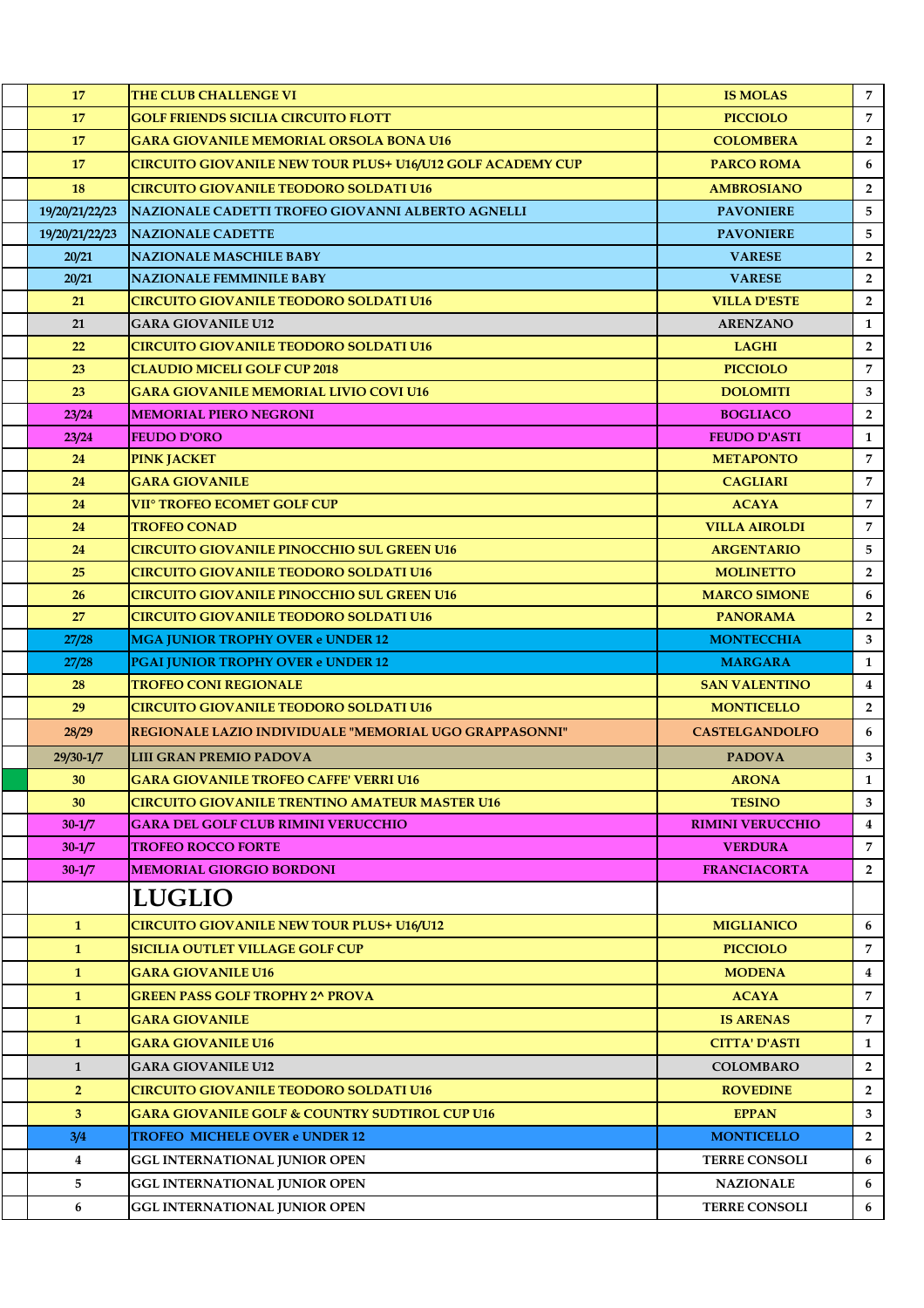| $\overline{7}$ | <b>GGL INTERNATIONAL JUNIOR OPEN</b>                    | <b>NAZIONALE</b>           | 6              |
|----------------|---------------------------------------------------------|----------------------------|----------------|
| $\overline{4}$ | <b>CIRCUITO GIOVANILE PINOCCHIO SUL GREEN U16</b>       | <b>PAVONIERE</b>           | 5              |
| $\overline{4}$ | <b>GARA GIOVANILE U16</b>                               | <b>STUPINIGI</b>           | 1              |
| 5/6            | <b>TROFEO CAFFE' DEL DOGE</b>                           | <b>FONTI</b>               | $\overline{4}$ |
| 5 <sup>1</sup> | <b>BRETAGNA TOUR GOLF &amp; MORE</b>                    | <b>METAPONTO</b>           | $\overline{7}$ |
| 5              | <b>CIRCUITO GIOVANILE PINOCCHIO SUL GREEN U16</b>       | <b>RAPALLO</b>             | 1              |
| 5 <sub>5</sub> | <b>CIRCUITO GIOVANILE TEODORO SOLDATI U16</b>           | <b>BRIANZA</b>             | $\overline{2}$ |
| 5 <sup>5</sup> | <b>CIRCUITO GIOVANILE SARANNO FAMOSI U12</b>            | <b>GRESSONEY</b>           | $\mathbf{1}$   |
| 6              | <b>GARA GIOVANILE TROPHY GUTSHOF BRANDIS U16</b>        | <b>LANA</b>                | 3              |
| 6              | <b>CIRCUITO GIOVANILE TEODORO SOLDATI U16</b>           | <b>CREMA</b>               | $\overline{2}$ |
| $\overline{7}$ | <b>GARA GIOVANILE U12 LUIGI PELIZZARI</b>               | <b>PANORAMA</b>            | $\overline{2}$ |
| $\overline{7}$ | <b>COSTANTINO &amp; FRIENDS</b>                         | <b>PICCIOLO</b>            | 7              |
| 8              | <b>GREENFEE GOLF.IT ON TOUR</b>                         | <b>METAPONTO</b>           | $\overline{7}$ |
| 8              | <b>GARA GIOVANILE MEDITERRANEAN GA JUNIOR TOUR U 16</b> | <b>SIRACUSA</b>            | $\overline{7}$ |
| 8              | <b>GOLF FRIENDS SICILIA CIRCUITO FLOTT</b>              | <b>VILLA AIROLDI</b>       | $\overline{7}$ |
| 8              | <b>CIRCUITO GIOVANILE PINOCCHIO SUL GREEN U16</b>       | <b>SAN MINIATO</b>         | 5              |
| 8              | <b>MEMORIAL ALDO E AGNESE VALTELLINA</b>                | <b>IS MOLAS</b>            | $\overline{7}$ |
| 8              | <b>GARA GIOVANILE U16</b>                               | <b>ALBISOLA</b>            | 1              |
| 7/8            | REGIONALE PIEMONTE INDIVIDUALE E A SQUADRE              | <b>TORINO</b>              | $\mathbf{1}$   |
| 6/7/8          | <b>CITTA' DI TREVISO</b>                                | <b>VILLA CONDULMER</b>     | 3              |
| 6/7/8          | TROFEO CITTA' DI PIACENZA                               | <b>CROARA</b>              | $\overline{4}$ |
| 9 <sup>°</sup> | <b>GARA GIOVANILE LA FRONDA D'ARGENTO U16</b>           | <b>FRONDE</b>              | $\mathbf{1}$   |
| 10             | <b>GARA GIOVANILE GIOCHI DEL TRICOLORE U16</b>          | <b>MATILDE CANOSSA</b>     | $\overline{4}$ |
| 10             | CIRCUITO GIOVANILE TEODORO SOLDATI U16                  | <b>MILANO</b>              | $\overline{2}$ |
| 11             | CIRCUITO GIOVANILE TEODORO SOLDATI U16                  | <b>CARIMATE</b>            | $\overline{2}$ |
| 11/12          | <b>GARA DEL GOLF CLUB MONTECCHIA By Tecma</b>           | <b>MONTECCHIA</b>          | $\mathbf{3}$   |
| 12             | <b>GARA GIOVANILE U16</b>                               | <b>RIMINI VERUCCHIO</b>    | $\overline{4}$ |
| 14             | <b>TROFEO GUIDA GOLF</b>                                | <b>TANKA VILLASIMIUS</b>   | $7^{\circ}$    |
| 14             | <b>GARA GIOVANILE BOYS CHALLENGE VISONA' U16</b>        | <b>FOLGARIA</b>            | $\mathbf{3}$   |
| 15             | <b>PINK JACKET</b>                                      | <b>METAPONTO</b>           | $\overline{7}$ |
| 15             | <b>SUPER CHALLENGE</b>                                  | <b>IS ARENAS</b>           | 7              |
| 15             | <b>SICILIA OUTLET VILLAGE GOLF CUP</b>                  | <b>PICCIOLO</b>            | 7              |
| 13/14/15       | <b>NAZIONALE PULCINI</b>                                | <b>CERVINO</b>             | 1              |
| 13/14/15       | <b>NAZIONALE PULCINE</b>                                | <b>CERVINO</b>             | $\mathbf{1}$   |
| 13/14/15       | <b>LXXI TARGA D'ORO</b>                                 | <b>VILLA D'ESTE</b>        | $\overline{2}$ |
| 17/18          | NAZIONALE UNDER 14 A SQUADRE TROFEO GIUSEPPE SABINI     | <b>CERVINO</b>             | 1              |
| 18/19          | <b>REGIONALE ABRUZZO INDIVIDUALE</b>                    | <b>MIGLIANICO</b>          | 6              |
| 18             | GARA GIOVANILE LA GINESTRA D'ORO U16                    | <b>CONERO</b>              | $\overline{4}$ |
| 19             | <b>GARA GIOVANILE CASSA RURALE ALTOGARDA U16</b>        | <b>RENDENA</b>             | 3              |
| 19/20          | <b>TROFEO BOGOGNO JUNIOR GOLF CUP OVER e UNDER 12</b>   | <b>BOGOGNO</b>             | 1              |
| 20             | <b>US KIDS GOLF</b>                                     | <b>METAPONTO</b>           | 7              |
| 20/21/22       | <b>GRAN PREMIO CASTELLO DI TOLCINASCO</b>               | <b>CASTELLO TOLCINASCO</b> | $\overline{2}$ |
| 21/22          | <b>CONCA D'ORO</b>                                      | <b>FIUGGI SPORT</b>        | 6              |
| 21/22          | <b>GARA DEL GOLF CLUB BOLOGNA</b>                       | <b>BOLOGNA</b>             | $\overline{4}$ |
| 21/22          | IS ARENAS NATIONAL TROPHY                               | <b>IS ARENAS</b>           | 7              |
| 21/22          | <b>TROFEO CITTA' DI JESOLO</b>                          | <b>JESOLO</b>              | 3              |
| 21             | <b>GARA GIOVANILE TRENTINO AMATEUR MASTER U16</b>       | <b>RENDENA</b>             | $\mathbf{3}$   |
| 21             | <b>GARA GIOVANILE U16</b>                               | <b>CASTELCONTURBIA</b>     | $\mathbf{1}$   |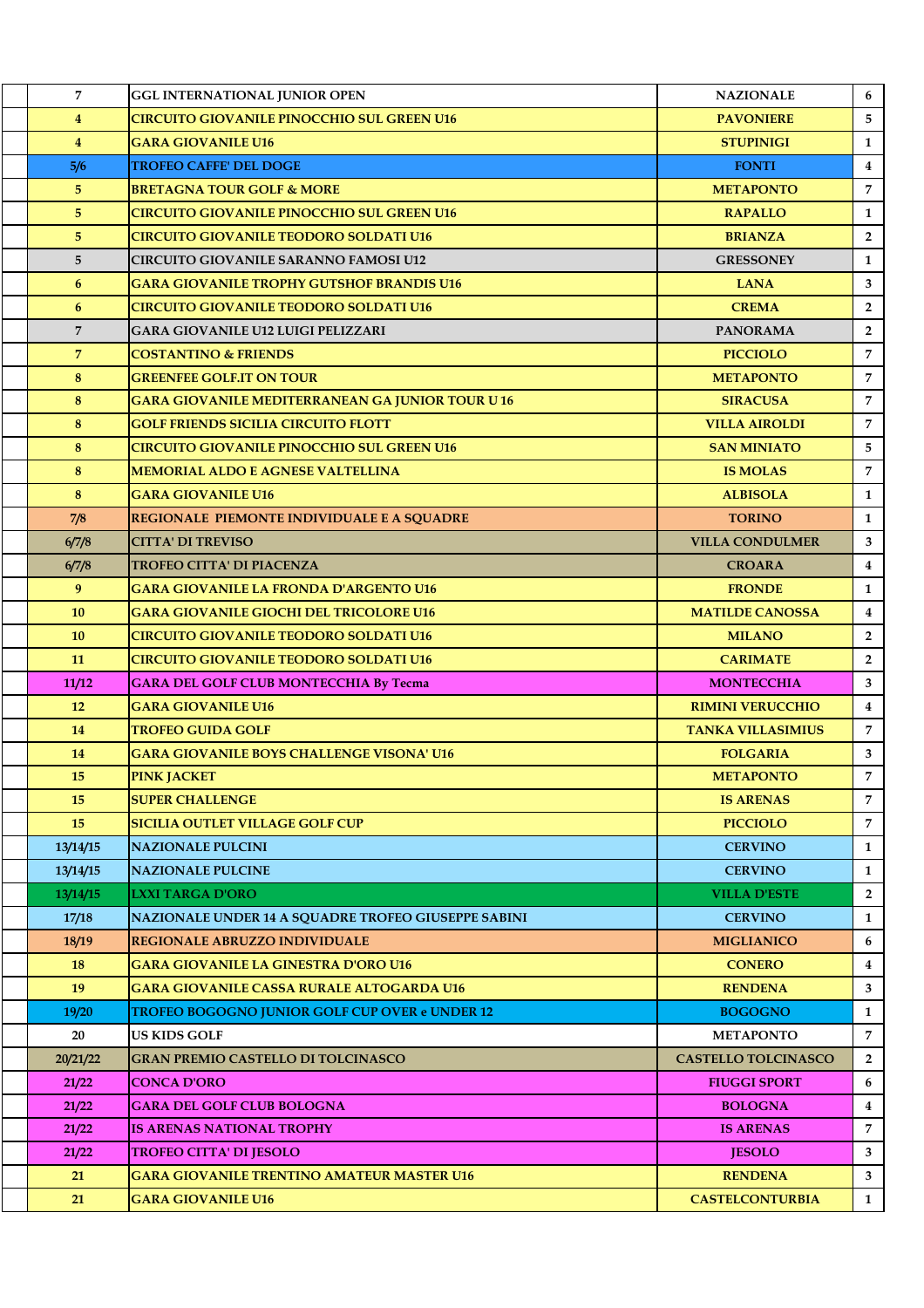| 21             | <b>CIRCUITO GIOVANILE PINOCCHIO SUL GREEN MEMORIAL REOLON U16</b> | <b>TIRRENIA</b>             | 5              |
|----------------|-------------------------------------------------------------------|-----------------------------|----------------|
| 22             | <b>BRETAGNA TOUR GOLF &amp; MORE</b>                              | <b>METAPONTO</b>            | $\overline{7}$ |
| 22             | <b>HELVETIA GOLF CUP</b>                                          | <b>ACAYA</b>                | $\overline{7}$ |
| 22             | CIRCUITO GIOVANILE TEODORO SOLDATI U16                            | <b>TORRAZZO</b>             | $\overline{2}$ |
| 23             | <b>GARA GIOVANILE LA MARGHERITA JUNIOR U16</b>                    | <b>MARGHERITA</b>           | $\mathbf{1}$   |
| 24             | <b>GARA GIOVANILE TROFEO CLUB DEI GIOVANI U16</b>                 | <b>CHERASCO</b>             | $\mathbf{1}$   |
| 24/25          | TROFEO CITTA' DI CERVIA OVER e UNDER 12                           | <b>CERVIA</b>               | $\overline{4}$ |
| 25             | <b>GARA GIOVANILE U16</b>                                         | <b>PRAGELATO</b>            | $\mathbf{1}$   |
| 25             | <b>CIRCUITO GIOVANILE PINOCCHIO SUL GREEN U16</b>                 | <b>COSMOPOLITAN</b>         | 5              |
| 26             | <b>GARA GIOVANILE KRONPLATZ CUP U16</b>                           | <b>PUSTERTAL</b>            | $\mathbf{3}$   |
| 26             | <b>GARA GIOVANILE U16</b>                                         | <b>SESTRIERES</b>           | $\mathbf{1}$   |
| 28             | <b>GARA GIOVANILE</b>                                             | <b>CAGLIARI</b>             | $\overline{7}$ |
| 28             | <b>BRETAGNA TOUR GOLF &amp; MORE 1^ PROVA</b>                     | <b>ACAYA</b>                | $\overline{7}$ |
| 26/27/28       | XXII GRAN PREMIO CITTA' DI CERVIA                                 | <b>CERVIA</b>               | $\overline{4}$ |
| 27             | <b>GARA GIOVANILE GOLF &amp; COUNTRY SUDTIROL CUP U16</b>         | <b>CAREZZA FREUDENSTEIN</b> | $\mathbf{3}$   |
| 27             | GARA GIOVANILE CARMENCITA PAULISTA GOLF CUP U16                   | <b>CLAVIERE</b>             | $\mathbf{1}$   |
| 28             | <b>GARA GIOVANILE U12</b>                                         | <b>CORTINA</b>              | 3              |
| 29             | <b>LUXURY JACKET</b>                                              | <b>METAPONTO</b>            | $\overline{7}$ |
| 29             | <b>MEDITERRANEAN GA JUNIOR TOUR</b>                               | <b>SIRACUSA</b>             | $\overline{7}$ |
| 29             | <b>GARA GIOVANILE U16</b>                                         | <b>CORTINA</b>              | $3^{\circ}$    |
| 30             | 2° MEMORIAL FONTANA MARIA RICORDINA                               | <b>MODENA</b>               | $\overline{4}$ |
|                | AGOSTO                                                            |                             |                |
| 1/2            | <b>TROFEO ARZAGA OVER e UNDER 12</b>                              | <b>ARZAGA</b>               | $\overline{2}$ |
| 2 <sup>1</sup> | <b>MONTAGNER WINE GOLF</b>                                        | <b>IS MOLAS</b>             | $\overline{7}$ |
| 1/2/3          | <b>TROFEO CHIOCCIOLA D'ORO</b>                                    | <b>CHERASCO</b>             | 1              |
| $\overline{2}$ | <b>GARA GIOVANILE U16</b>                                         | <b>CONTINENTALVERBANIA</b>  | $\mathbf{1}$   |
| 3/4            | <b>GARA DEL GOLF CLUB FOLGARIA</b>                                | <b>FOLGARIA</b>             | 3              |
| 3/4            | <b>GARA DEL MIGLIANICO GOLF CLUB</b>                              | <b>MIGLIANICO</b>           | 6              |
| 4/5            | <b>GARA DEL DELTA</b>                                             | <b>ARGENTA</b>              | $\overline{4}$ |
| 5              | MEDITERRANEAN GA JUNIOR TOUR                                      | <b>SIRACUSA</b>             | 7              |
| 4/5            | <b>METAPONTO D'ORO</b>                                            | <b>METAPONTO</b>            | $\overline{7}$ |
| $\overline{7}$ | US KIDS GOLF                                                      | <b>METAPONTO</b>            | $\overline{7}$ |
| 8              | <b>LUXURY JACKET</b>                                              | <b>METAPONTO</b>            | $\overline{7}$ |
| 9/10           | <b>TROFEO CITTA' DI ACAYA</b>                                     | <b>ACAYA</b>                | $\overline{7}$ |
| 10/11          | <b>GARA DEL GOLF CLUB CANSIGLIO</b>                               | <b>CANSIGLIO</b>            | 3              |
| 11             | 7° COPPA FAVA IMPIANTI PER PASTIFICIO                             | <b>METAPONTO</b>            | $\overline{7}$ |
| 12             | <b>GARA GIOVANILE</b>                                             | <b>CAGLIARI</b>             | $\overline{7}$ |
| 15             | COPPA DEL PRESIDENTE MEMORIAL ANDREA ARRICA                       | <b>IS MOLAS</b>             | $\overline{7}$ |
| 21             | TROFEO PODIO SPORT ARGENTI TOUR                                   | <b>ACAYA</b>                | $\overline{7}$ |
| 16/17/18       | US KIDS VENICE OPEN                                               | <b>MONTECCHIA</b>           | 3              |
| 19             | PODIO SPORT ARGENTI TOUR 2018                                     | <b>METAPONTO</b>            | $\overline{7}$ |
| 19             | <b>GARA GIOVANILE</b>                                             | <b>CAGLIARI</b>             | $\overline{7}$ |
| 21/22/23       | XVI TROFEO CITTA' DI LIGNANO SABBIADORO                           | <b>LIGNANO</b>              | 3              |
| 21/22          | <b>GARA DEL CERVINO</b>                                           | <b>CERVINO</b>              | 1              |
| 22             | <b>GREENFEE GOLF.IT on tour</b>                                   | <b>METAPONTO</b>            | $\overline{7}$ |
| 22             | <b>GARA GIOVANILE CONERO CUP U16</b>                              | <b>CONERO</b>               | $\overline{4}$ |
| 23/24/25       | <b>TIGULLIO TROPHY</b>                                            | <b>RAPALLO</b>              | 1              |
| 24/25          | <b>ASOLO HILLS</b>                                                | <b>ASOLO</b>                | 3 <sup>1</sup> |
|                |                                                                   |                             |                |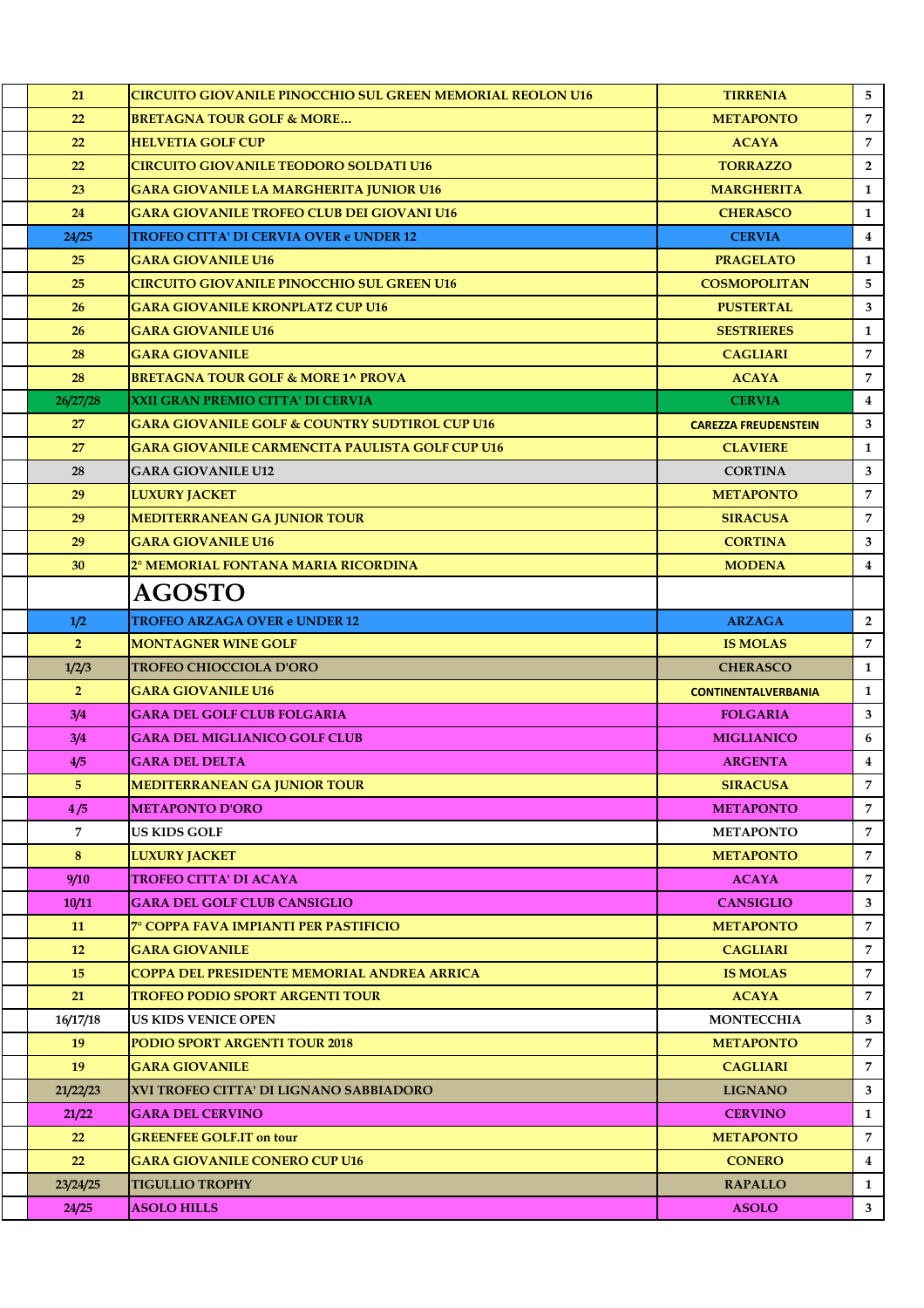| 24             | <b>CIRCUITO GIOVANILE PINOCCHIO SUL GREEN U16</b>                  | <b>MODENA</b>             | $\overline{4}$ |
|----------------|--------------------------------------------------------------------|---------------------------|----------------|
| 24             | <b>GOLF CLUB MODENA EMILIA ROMAGNA</b>                             | <b>MODENA</b>             | $\overline{7}$ |
| 24             | <b>COPPA DEL CONSIGLIO</b>                                         | <b>IS MOLAS</b>           | 7              |
| 25             | <b>DON CAMILLO CUP II^ EDIZIONE</b>                                | <b>ACAYA</b>              | 7              |
| 25             | CIRCUITO GIOVANILE TRENTINO AMATEUR MASTER U16                     | <b>CARLO MAGNO</b>        | 3              |
| 25             | <b>COPPA DEL PRESIDENTE</b>                                        | <b>IS ARENAS</b>          | $\overline{7}$ |
| 25             | LOCAL TOUR US KIDS                                                 | <b>VIGNE</b>              | 3              |
| 25             | <b>LOCAL TOUR US KIDS</b>                                          | <b>DES ILES BORROMEES</b> | $\overline{2}$ |
| 26             | <b>COPPA DEL PRESIDENTE</b>                                        | <b>METAPONTO</b>          | 7              |
| 26             | <b>GARA GIOVANILE TROFEO COLMAR U16</b>                            | <b>CARLO MAGNO</b>        | 3              |
| 26             | <b>LOCAL TOUR US KIDS</b>                                          | <b>MATILDE CANOSSA</b>    | $\bf{4}$       |
| 26             | <b>GARA GIOVANILE U16</b>                                          | <b>MONTEVEGLIO</b>        | $\overline{4}$ |
| 26             | <b>CIRCUITO GIOVANILE TEODORO SOLDATI U16</b>                      | <b>ARZAGA</b>             | $\overline{2}$ |
| 28/29/30       | NAZIONALE RAGAZZI A SQUADRE TROFEO EMILIO PALLAVICINO              | <b>GARDAGOLF</b>          | 3              |
| 28/29/30       | NAZIONALE RAGAZZE A SQUADRE TROFEO EMILIO PALLAVICINO              | <b>VERONA</b>             | 3              |
| 28/29/30       | <b>QUALIFICA RAGAZZI A SQUADRE</b>                                 | <b>ASIAGO</b>             | 3              |
| 30             | <b>LOCAL TOUR US KIDS</b>                                          | <b>ROYAL PARK ROVERI</b>  | $\mathbf{1}$   |
|                | <b>SETTEMBRE</b>                                                   |                           |                |
| $31/8 - 1-2$   | <b>FIORINO D'ORO</b>                                               | <b>POGGIO MEDICI</b>      | 5              |
| $\mathbf{1}$   | US KIDS GOLF                                                       | <b>METAPONTO</b>          | $\overline{7}$ |
| $\mathbf{1}$   | <b>GARA GIOVANILE</b>                                              | <b>CAGLIARI</b>           | $\overline{7}$ |
| 1/2            | <b>COPPA VECCHIO GRANDOLA</b>                                      | <b>MENAGGIO</b>           | $\overline{2}$ |
| $\mathbf{1}$   | <b>GARA GIOVANILE U16</b>                                          | <b>CITTA' D'ASTI</b>      | $\mathbf{1}$   |
| $\mathbf{1}$   | <b>LOCAL TOUR US KIDS</b>                                          | <b>MONTECATINI</b>        | 5              |
| 2 <sup>1</sup> | TROFEO MEMORIAL GUARNACCIA                                         | <b>PICCIOLO</b>           | 7              |
| 2 <sup>1</sup> | <b>HARLEY DAVIDSON GOLF CUP 2018</b>                               | <b>PICCIOLO</b>           | $\overline{7}$ |
| 2 <sup>1</sup> | <b>IN CROCIERA CON IL SORRISO</b>                                  | <b>ACAYA</b>              | 7              |
| 2 <sup>1</sup> | <b>CIRCUITO GIOVANILE TEODORO SOLDATI U16</b>                      | <b>COLOMBERA</b>          | $\overline{2}$ |
| $\overline{2}$ | CIRCUITO GIOVANILE CHALLENGE TOUR U12                              | <b>TERRE CONSOLI</b>      | 6              |
| 2 <sup>1</sup> | <b>GARA GIOVANILE U16</b>                                          | <b>CASTELL'AROUATO</b>    | $\overline{4}$ |
| $\overline{2}$ | <b>LOCAL TOUR US KIDS</b>                                          | <b>CASTELCONTURBIA</b>    | 1              |
| $\overline{2}$ | LOCAL TOUR US KIDS                                                 | <b>PARADISO GARDA</b>     | 3              |
| 3 <sup>2</sup> | <b>CIRCUITO GIOVANILE TEODORO SOLDATI U16</b>                      | <b>FRANCIACORTA</b>       | $\overline{2}$ |
| $\mathbf{3}$   | <b>CIRCUITO GIOVANILE SARANNO FAMOSI U12</b>                       | <b>GIRASOLI</b>           | 1              |
| $\overline{4}$ | CIRCUITO GIOVANILE TEODORO SOLDATI U16                             | <b>BERGAMO ALBENZA</b>    | $\overline{2}$ |
| $\overline{4}$ | CIRCUITO GIOVANILE SARANNO FAMOSI U12                              | <b>COURMAYEUR</b>         | $\mathbf{1}$   |
| 4/5/6          | INTERNAZIONALE D'ITALIA MASCHILE U16 -REPLY-TROFEO TEODORO SOLDATI | <b>BIELLA BETULLE</b>     | $\mathbf{1}$   |
| 4/5/6          | <b>INTERNAZIONALE D'ITALIA FEMMINILE U18</b>                       | <b>VILLA CONDULMER</b>    | 3              |
| 5              | <b>GARA GIOVANILE U12</b>                                          | <b>AMBROSIANO</b>         | $\overline{2}$ |
| 5 <sup>5</sup> | <b>GARA GIOVANILE TROFEO MONTE BIANCO U16</b>                      | <b>COURMAYEUR</b>         | $\mathbf{1}$   |
| 5 <sup>1</sup> | CIRCUITO GIOVANILE CHALLENGE TOUR U12                              | <b>MARCO SIMONE</b>       | 6              |
| 6/7            | <b>TROFEO AMALGA OVER e UNDER 12</b>                               | <b>PINETINA</b>           | $\overline{2}$ |
| 7/8            | <b>TROFEO G-FACTOR OVER e UNDER 12</b>                             | <b>ASOLO</b>              | 3              |
| 8              | <b>DECATHLON</b>                                                   | <b>SAIE SIRACUSA</b>      | 7              |
| 8/9            | REGIONALE LOMBARDIA A SQUADRE MASCHILE                             | <b>GREEN CLUB</b>         | $\overline{2}$ |
| 8/9            | REGIONALE LOMBARDIA A SQUADRE FEMMINILE                            | <b>VILLA PARADISO</b>     | $\overline{2}$ |
| 8/9            | TROFEO CITTA' DI CARMAGNOLA                                        | <b>MARGHERITA</b>         | $\mathbf{1}$   |
| 8/9/10         | <b>NIKI'S CUP</b>                                                  | <b>NAZIONALE</b>          | 6              |
| 8              | <b>GARA GIOVANILE U12</b>                                          | <b>SAN VITO</b>           | $\mathbf{2}$   |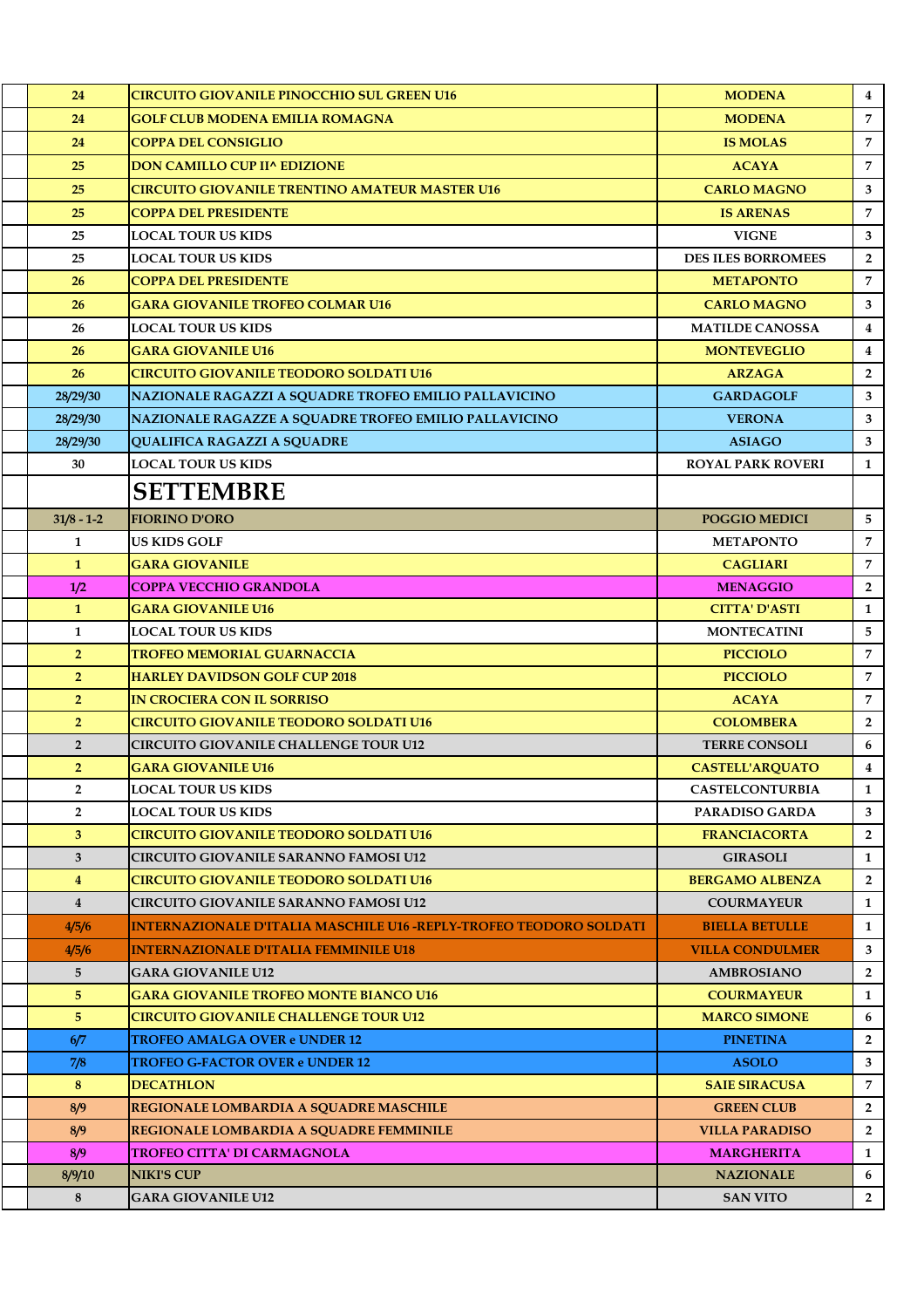| 8              | <b>LOCAL TOUR US KIDS</b>                                       | <b>PRA' TORRI</b>        | 3                       |
|----------------|-----------------------------------------------------------------|--------------------------|-------------------------|
| 9              | <b>FINECO GOLF CUP 2018</b>                                     | <b>METAPONTO</b>         | $\overline{7}$          |
| 9              | <b>GARA GIOVANILE</b>                                           | <b>IS MOLAS</b>          | $\overline{7}$          |
| 9              | <b>MERCEDES TROPHY 2018</b>                                     | <b>VILLA AIROLDI</b>     | 7                       |
| 9              | <b>FINALE PINOCCHIO SUL GREEN U16</b>                           | <b>MONTECATINI</b>       | 5                       |
| 9              | LOCAL TOUR US KIDS                                              | <b>SALSOMAGGIORE</b>     | $\overline{\mathbf{4}}$ |
| 12             | <b>GARA GIOVANILE U16</b>                                       | <b>MATILDE CANOSSA</b>   | $\overline{4}$          |
| 14/15/16/17/18 | NAZIONALE ASSOLUTO MASCHILE A SQUADRE                           | <b>TERRE CONSOLI</b>     | 6                       |
| 14/15/16/17/18 | NAZIONALE ASSOLUTO FEMMINILE A SQUADRE                          | <b>CASTELGANDOLFO</b>    | 6                       |
| 14/15/16       | <b>QUALIFICA MASCHILE A SQUADRE</b>                             | <b>COSMOPOLITAN</b>      | 5                       |
| 14/15/16       | <b>QUALIFICA FEMMINILE A SQUADRE</b>                            | <b>TOSCANA</b>           | 5                       |
| 15             | <b>GARA GIOVANILE</b>                                           | <b>IS ARENAS</b>         | $\overline{7}$          |
| 15             | <b>RACE TO SHARM</b>                                            | <b>PICCIOLO</b>          | 7                       |
| 15             | <b>CIRCUITO GIOVANILE TRENTINO AMATEUR MASTER U16</b>           | <b>DOLOMITI</b>          | 3                       |
| 15/16          | <b>SELEZIONE MASCHILE A SQUADRE</b>                             | <b>CROARA</b>            | $\overline{4}$          |
| $\mathbf{1}$   | <b>BRETAGNA TOUR GOLF &amp; MORE</b>                            | <b>METAPONTO</b>         | $\overline{7}$          |
| 16             | <b>TROFEO GUIDA GOLF</b>                                        | <b>TANKA VILLASIMIUS</b> | $\overline{7}$          |
| 16             | <b>AVIVA GOLF TROPHY 2018</b>                                   | <b>ACAYA</b>             | $\overline{7}$          |
| 16             | <b>GARA GIOVANILE U16</b>                                       | <b>CAVAGLIA'</b>         | $\mathbf{1}$            |
| 16             | <b>LOCAL TOUR US KIDS</b>                                       | <b>OASI</b>              | 6                       |
| 22/23          | <b>COPPA CITTA' DI VIGEVANO</b>                                 | <b>VIGEVANO</b>          | $\overline{2}$          |
| 22/23          | <b>REGIONALE TOSCANA INDIVIDUALE MEMORIAL STEFANO ESENTE</b>    | <b>FIRENZE UGOLINO</b>   | 5                       |
| 23             | <b>LOCAL TOUR US KIDS</b>                                       | <b>FONTI</b>             | $\overline{\mathbf{4}}$ |
| 23             | <b>LOCAL TOUR US KIDS</b>                                       | <b>MONTICELLO</b>        | $\overline{2}$          |
| 23             | <b>GREENFEE GOLF.IT on tour</b>                                 | <b>METAPONTO</b>         | $\overline{7}$          |
| 23             | THE CLUB CHALLENGE VII                                          | <b>IS MOLAS</b>          | $\overline{7}$          |
| 23             | <b>MEDITERRANEAN GA JUNIOR TOUR</b>                             | <b>SIRACUSA</b>          | $\overline{7}$          |
| 23             | CIRCUITO GIOVANILE NEW TOUR PLUS- JUNIOR TROPHY U16/U12         | <b>FIORANELLO</b>        | 6                       |
| 23             | <b>CIRCUITO GIOVANILE SARANNO FAMOSI U12</b>                    | <b>FEUDO D'ASTI</b>      | $\mathbf{1}$            |
| 28/29/30       | <b>GARA CASTELL'ARQUATO CITTA' D'ARTE</b>                       | <b>CASTELL'ARQUATO</b>   | $\overline{4}$          |
| 29             | <b>GARA GIOVANILE U16</b>                                       | <b>PRIMULE</b>           | $\mathbf{1}$            |
| 29/30          | <b>TROFEO MEMORIAL DUSSONI OVER e UNDER 12</b>                  | <b>PARCO ROMA</b>        | 6                       |
| 29             | <b>TOURIST GOLF CLUB</b>                                        | <b>ACAYA</b>             | $\overline{7}$          |
| 29             | <b>GARA GIOVANILE U16</b>                                       | <b>ST. VIGIL SEIS</b>    | 3                       |
| 29             | <b>LOCAL TOUR US KIDS</b>                                       | <b>GREEN CLUB</b>        | $\overline{2}$          |
| 30             | <b>LOCAL TOUR US KIDS</b>                                       | <b>TERRE CONSOLI</b>     | 6                       |
| 30             | <b>STAR GOLF ACCADEMY</b>                                       | <b>METAPONTO</b>         | 7                       |
| 30             | <b>GOLF FRIENDS SICILIA CIRCUITO FLOTT</b>                      | <b>VERDURA</b>           | $\overline{7}$          |
| 30             | <b>GARA GIOVANILE U12</b>                                       | <b>MONTEVEGLIO</b>       | $\overline{4}$          |
|                | <b>OTTOBRE</b>                                                  |                          |                         |
| 5/6/7          | <b>TROFEO GLAUCO LOLLI GHETTI</b>                               | <b>MARGARA</b>           | $\mathbf{1}$            |
| 6              | <b>LOCAL TOUR US KIDS</b>                                       | <b>VILLA CONDULMER</b>   | 3                       |
| 6              | <b>FINALE CIRCUITO GIOVANILE CHALLENGE TOUR U12 - BEPPO CUP</b> | <b>MARE ROMA</b>         | 6                       |
| 6              | FINALE CIRCUITO GIOVANILE SARANNO FAMOSI U12                    | <b>CAVAGLIA'</b>         | $\mathbf{1}$            |
| 6              | <b>LOCAL TOUR US KIDS</b>                                       | <b>COSMOPOLITAN</b>      | 5                       |
| 6              | <b>GUIDA GOLF 2018</b>                                          | <b>IS ARENAS</b>         | $\overline{7}$          |
| 6              | <b>GARA GIOVANILE CHALLENGE VISONA' U16</b>                     | <b>VERONA</b>            | 3                       |
| $\overline{7}$ | <b>BIRRA STATION GOLF CUP</b>                                   | <b>METAPONTO</b>         | $\overline{7}$          |
| $\overline{7}$ | <b>GREN PASS GOLF TROPHY 4^ PROVA</b>                           | <b>ACAYA</b>             | $\overline{7}$          |
| $\overline{7}$ | I CUSTODI DELLE VIGNE DELL' ETNA                                | <b>SAIE SIRACUSA</b>     | $7^{\circ}$             |
|                |                                                                 |                          |                         |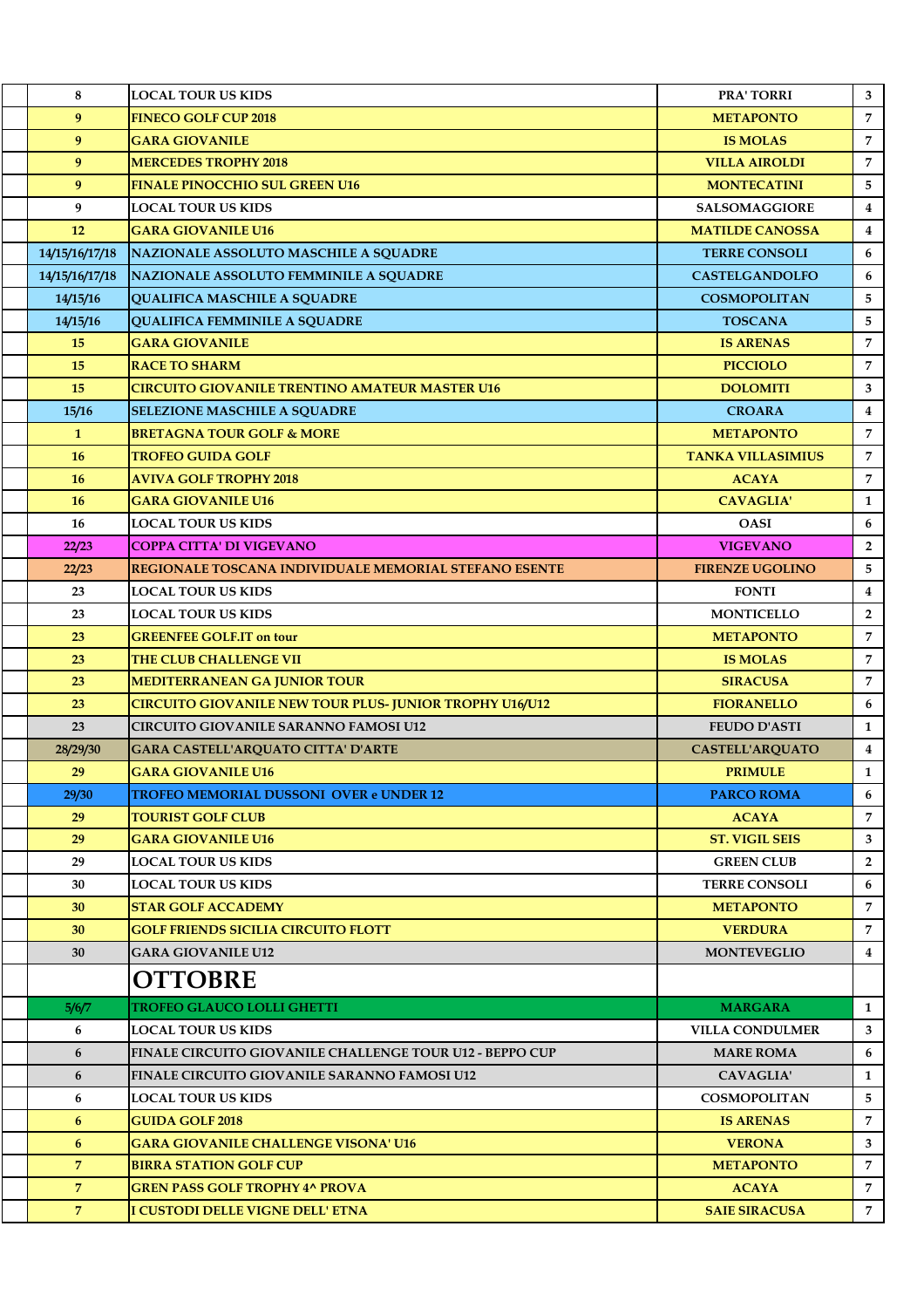| $\overline{7}$                            | <b>LOCAL TOUR US KIDS</b>                                 | <b>ST. ANNA</b>                       | 1                   |
|-------------------------------------------|-----------------------------------------------------------|---------------------------------------|---------------------|
| 12/13                                     | <b>TROFEO GAVI</b>                                        | <b>COLLINE GAVI</b>                   | $\mathbf{1}$        |
| 12/13/14                                  | <b>QUERCIA D'ORO</b>                                      | <b>NAZIONALE</b>                      | 6                   |
| 13                                        | <b>GAGGIA MILANO CUP 2018</b>                             | <b>ACAYA</b>                          | $\overline{7}$      |
| 13                                        | LOCAL TOUR US KIDS                                        | <b>DUCATO - LA ROCCA</b>              | 4                   |
| 13/14                                     | <b>LUPO D'ORO</b>                                         | <b>MONTELUPO</b>                      | 5                   |
| 13/14                                     | <b>INTERREGIONALE EMILIA ROMAGNA - MARCHE INDIVIDUALE</b> | <b>MODENA</b>                         | $\overline{4}$      |
| 13/14                                     | <b>REGIONALE LOMBARDIA INDIVIDUALE</b>                    | <b>LAGHI</b>                          | $\overline{2}$      |
| 14                                        | <b>GOLF &amp; GOOD</b>                                    | <b>METAPONTO</b>                      | $\overline{7}$      |
| 14                                        | <b>LOCAL TOUR US KIDS</b>                                 | <b>VIGNE</b>                          | 3                   |
| 14                                        | <b>MEDITERRANEAN GA JUNIOR TOUR</b>                       | <b>SIRACUSA</b>                       | 7                   |
| 14                                        | <b>LOCAL TOUR US KIDS</b>                                 | <b>OASI</b>                           | 6                   |
| 19/20/21                                  | <b>CONCA D'ORO</b>                                        | <b>RIVIERA</b>                        | $\overline{4}$      |
| 19/20                                     | TROFEO MEMORIAL ATTILIO BALDASSO CALVI OVER e UNDER 12    | <b>CASTELGANDOLFO</b>                 | 6                   |
| 20                                        | <b>LOCAL TOUR US KIDS</b>                                 | <b>LAGHI</b>                          | $\overline{2}$      |
| 20/21                                     | <b>TROFEO ROCCO FORTE</b>                                 | <b>VERDURA</b>                        | 7                   |
| 21                                        | <b>GARA GIOVANILE</b>                                     | <b>CAGLIARI</b>                       | $\overline{7}$      |
| 21                                        | US KIDS GOLF                                              | <b>METAPONTO</b>                      | $\overline{7}$      |
| 21                                        | <b>LOCAL TOUR US KIDS</b>                                 | <b>NAZIONALE</b>                      | 6                   |
| 26/27/28                                  | PARCO DI ROMA NATIONAL TROPHY                             | <b>PARCO ROMA</b>                     | 6                   |
| 26/27/28                                  | <b>GARA DEL GOLF CLUB CASTELCONTURBIA</b>                 | <b>CASTELCONTURBIA</b>                | 1                   |
| 27                                        | <b>GOLF ITALIANO CUP FINALE NAZIONALE</b>                 | <b>ACAYA</b>                          | $\overline{7}$      |
| 27                                        | LOCAL TOUR US KIDS FALL FINAL                             | <b>MATILDE CANOSSA</b>                | $\overline{4}$      |
| 28                                        | <b>LOCAL TOUR US KIDS</b>                                 | <b>VERONA</b>                         | 3                   |
| 28                                        | <b>COPPA CAFFAREL</b>                                     | <b>METAPONTO</b>                      | 7                   |
| 28                                        | THE CLUB CHALLENGE VIII                                   | <b>IS MOLAS</b>                       | 7                   |
| 28                                        | LOCAL TOUR US KIDS                                        | <b>SAN DONATO</b>                     | 6                   |
|                                           | <b>NOVEMBRE</b>                                           |                                       |                     |
| $\mathbf{1}$                              | FINALE CIRCUITO GIOVANILE TEODORO SOLDATI U16             | <b>MONTICELLO</b>                     | $\overline{2}$      |
| 3 <sup>5</sup>                            | <b>GARA GIOVANILE</b>                                     | <b>IS ARENAS</b>                      | 7                   |
| 3                                         | APART UNDEPAR AIBG                                        | <b>ACAYA</b>                          | $\overline{7}$      |
| $\overline{4}$<br>$\overline{\mathbf{4}}$ | <b>ELECTROLUX</b><br><b>LOCAL TOUR US KIDS</b>            | <b>SAIE SIRACUSA</b><br><b>ARZAGA</b> | 7<br>$\overline{2}$ |
| 3/4                                       | <b>TROFEO MEMORIAL ANTONELLO ABIS OVER e UNDER 12</b>     | <b>NAZIONALE</b>                      | 6                   |
| 3/4                                       | <b>SALE D'ORO</b>                                         | <b>CERVIA</b>                         | $\overline{4}$      |
| 9/10/11                                   | <b>TROFEO DEL CASTELLO</b>                                | <b>MARCO SIMONE</b>                   | 6                   |
| 10/11                                     | <b>CITTA' DI GENOVA</b>                                   | <b>ST. ANNA</b>                       | $\mathbf{1}$        |
| 10/11                                     | REGIONALE CAMPANIA INDIVIDUALE                            | <b>VOLTURNO</b>                       | 7                   |
| 10                                        | <b>LOCAL TOUR US KIDS</b>                                 | <b>MONTECCHIA</b>                     | 3                   |
| 10                                        | <b>LOCAL TOUR US KIDS</b>                                 | <b>MIGLIANICO</b>                     | 6                   |
| 11                                        | <b>MEDITERRANEAN GA JUNIOR TOUR</b>                       | <b>SIRACUSA</b>                       | 7                   |
| <b>18</b>                                 | <b>GARA GIOVANILE</b>                                     | <b>CAGLIARI</b>                       | 7                   |
| <b>18</b>                                 | <b>SQUISICILY GOLF CUP</b>                                | <b>SIRACUSA</b>                       | $\overline{7}$      |
|                                           |                                                           |                                       |                     |
|                                           | DICEMBRE (gare valide per il 2019)                        |                                       |                     |
| 9                                         | <b>MEDITERRANEAN GA JUNIOR TOUR</b>                       | <b>SIRACUSA</b>                       | $\overline{7}$      |
| 23                                        | <b>ARETUSA GOLF CUP</b>                                   | <b>SIRACUSA</b>                       | 7                   |
|                                           |                                                           |                                       |                     |
|                                           | <b>ULTIME MODIFICHE</b>                                   |                                       |                     |
|                                           |                                                           |                                       |                     |
|                                           |                                                           |                                       |                     |